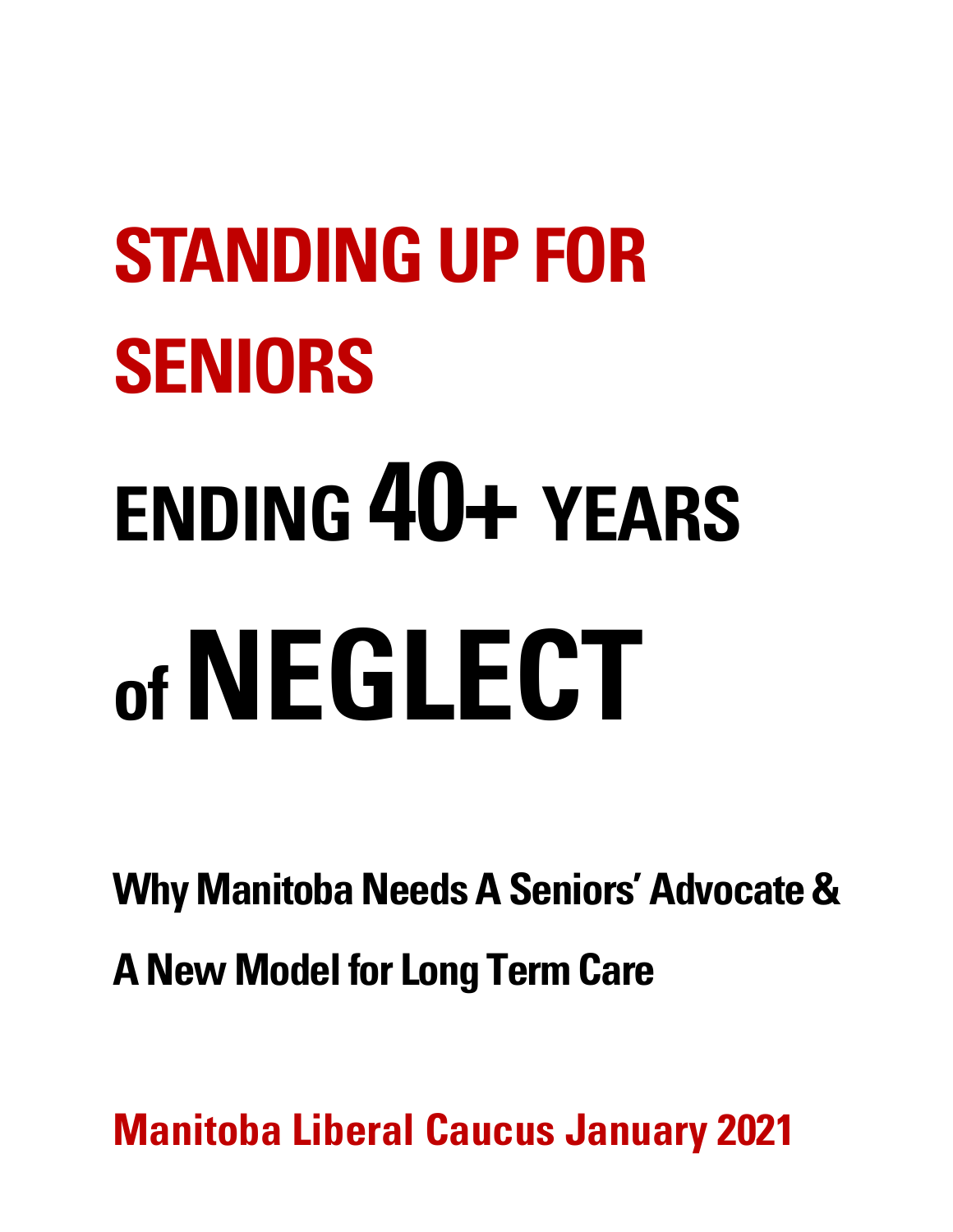# **"The critical issues facing personal care homes are not new, and we have been raising them with government for a decade."**

- Julie Turenne-Maynard, Executive Director, Manitoba Association of Residential and Community Care Homes (MARCHE) July 13, 20201

# **"The recipe for disaster additionally requires errors, lapses, or mistakes to go unattended, unappreciated, or unresolved for an extended period of time."**

- The Normalization of Deviance in Healthcare

# **"We often hear directly from Manitobans who were mistreated, and who have nowhere to turn — yet are afraid to speak up for fear of political payback."**

- Liberal MLA Cindy Lamoureux (Tyndall Park) has been pushing for the creation of a seniors advocate since 2016 and was part of the party's election platform in 2019.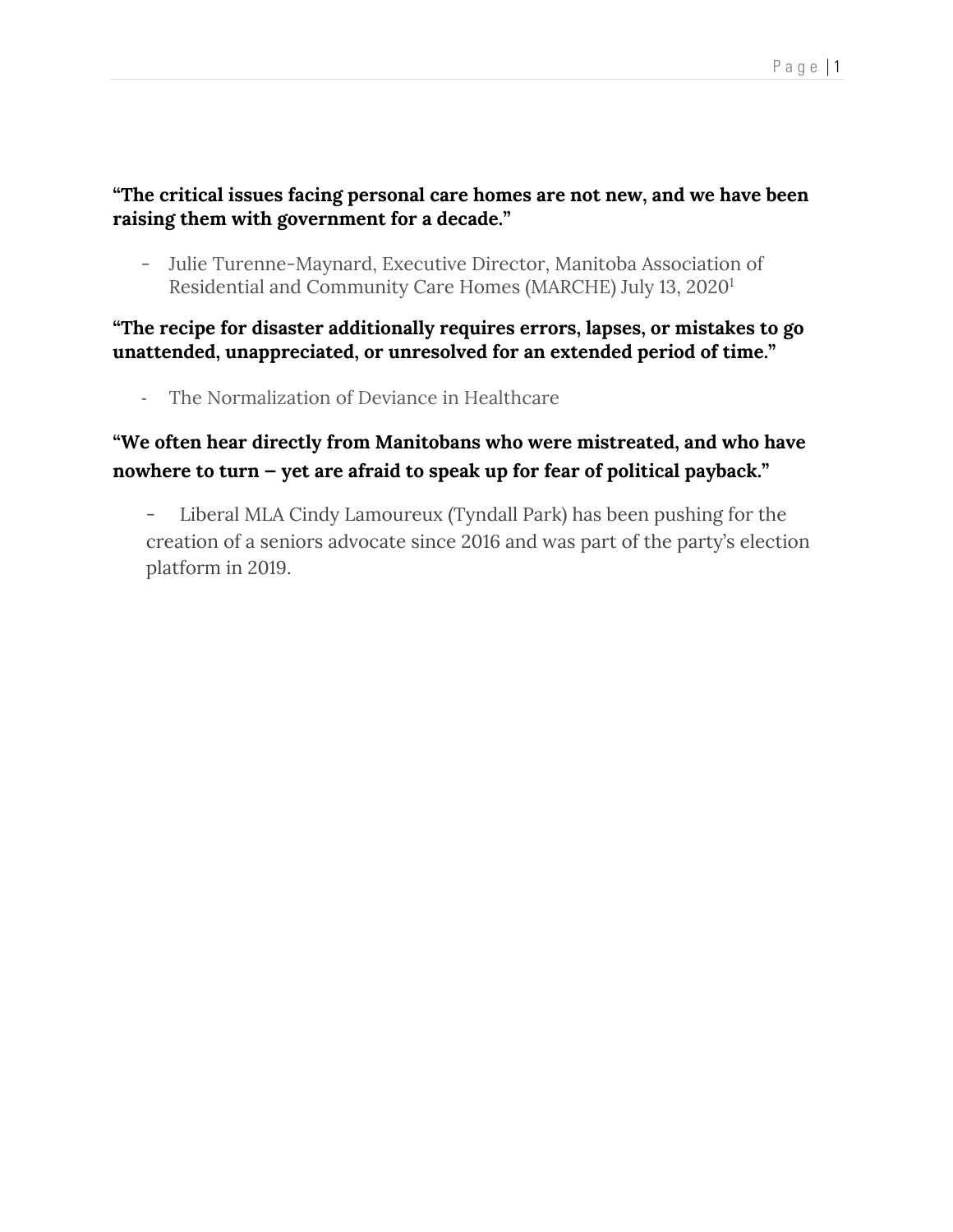# Table of Contents

| Chapter 1 - How the Covid-19 Pandemic Revealed a Rotten System 3                       |  |
|----------------------------------------------------------------------------------------|--|
|                                                                                        |  |
|                                                                                        |  |
| Chapter 3 - Understaffed and Underpaid: Workplace Conditions are the Conditions        |  |
| Chapter 4 - The Necessities of Life: Failing to Provide Care Essential to Dignity  10  |  |
|                                                                                        |  |
|                                                                                        |  |
|                                                                                        |  |
|                                                                                        |  |
|                                                                                        |  |
| Chapter 5 - Beyond the Law: Injuries and Deaths - But No Consequences  13              |  |
|                                                                                        |  |
|                                                                                        |  |
|                                                                                        |  |
|                                                                                        |  |
| RECOMMENDATION 1: Establish an Independent Manitoba Seniors' Advocate 21               |  |
|                                                                                        |  |
| RECOMMENDATION 2: Focus on Care in Homes & the Community, not "Hospital-Lite" settings |  |
| Appendix 1: Personal Care Home Standards Review Processes and Results  24              |  |
|                                                                                        |  |
|                                                                                        |  |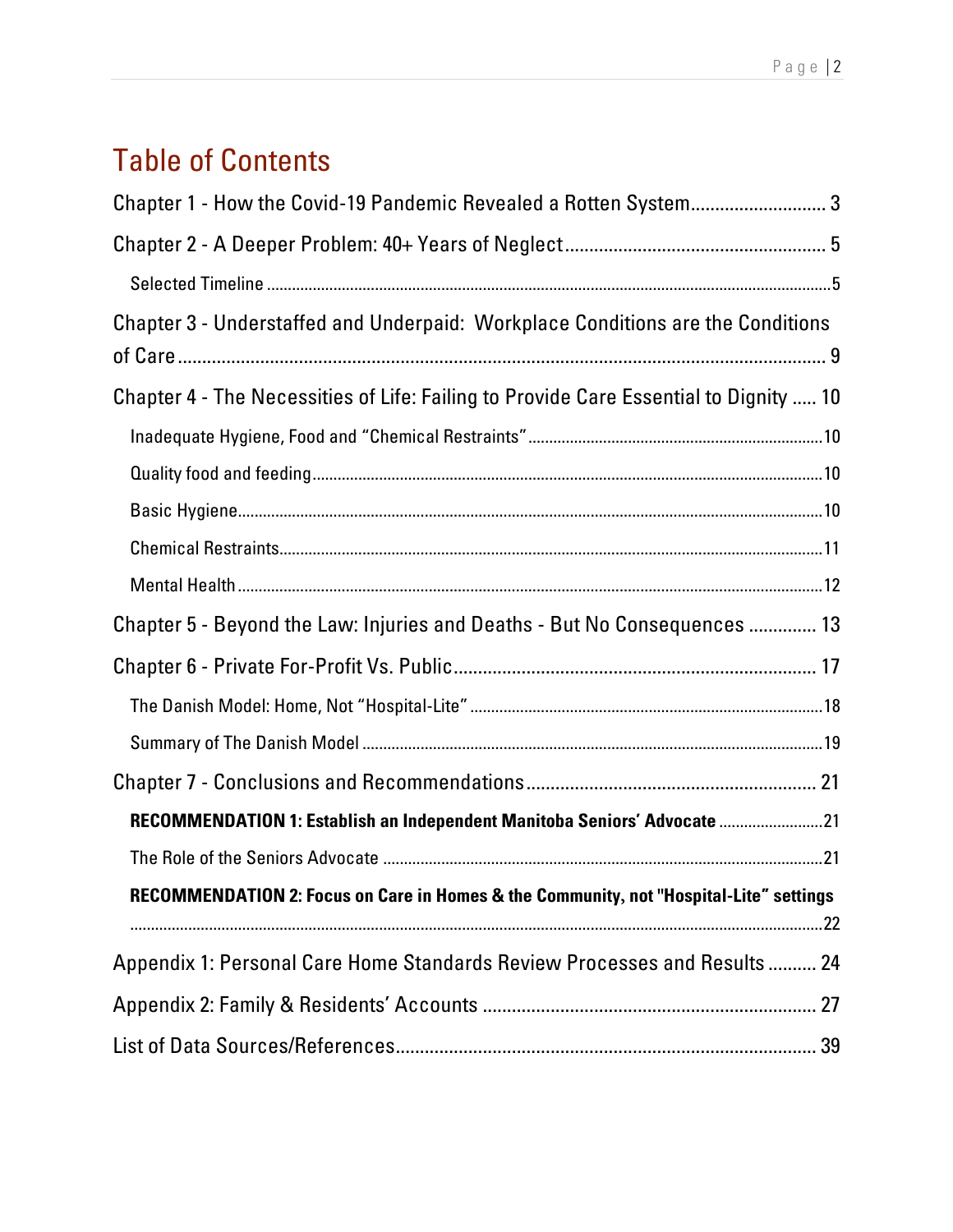# Chapter 1 - How the Covid-19 Pandemic Revealed a Rotten System

On March 2, 2020, before a single case of Covid-19 arrived in Manitoba, the Manitoba Liberal Caucus called on the PC government to come up with a six-point Pandemic plan, including protecting First Nations and Personal Care Homes $(PCH)^2$ .

The Covid-19 virus was spreading around the world and it was clear PCHs were particularly at risk. There has been serious outbreaks and deaths in personal care homes in Washington State and in British Columbia, so the risk was known.

Quebec and Ontario faced terrible outbreaks in personal care homes in April and May. The military came in and later prepared a report about the inhumane conditions. Outbreaks meant that staff were sick, or had to self-isolate, which emptied facilities of staff and left residents uncared for – lying soiled in beds, with no food, water or help.

- On May 22, 2020 Manitoba Liberals called on the PC government to prepare "Rapid Response Teams" who could help cover for staff in up to three PCHs at once in the event of an outbreak. The Premier brushed the recommendation aside. In June, the Manitoba Government shut down its Incident Command Centre.
- By August, 2020, it was known that when it came to long-term care deaths, Canada had the worst mortality rates of any OECD country. As CIHI reported, Canada had the highest proportion of deaths occurring in long-term care. LTC residents accounted for 81% of all reported COVID-19 deaths in Canada, compared with an average of 38% in other OECD countries (ranging from less than 10% in Slovenia and Hungary to 66% in Spain)" 3
- The Manitoba Government was informed of this by the Long Term and Community Care Association of Manitoba (LTCAM) in a report released August and revised in September, 2020. That report stated that:

"the Manitoba Government and the Regional Health Authorities have not committed to funding any Covid-19 related incremental costs incurred due to the guidelines, directives and public health orders that Supportive Housing has been mandated to follow."

The Manitoba Government ignored these repeated and public warnings. When outbreaks started in Manitoba's care homes, they were unprepared and appeared to be either unwilling or unable to act.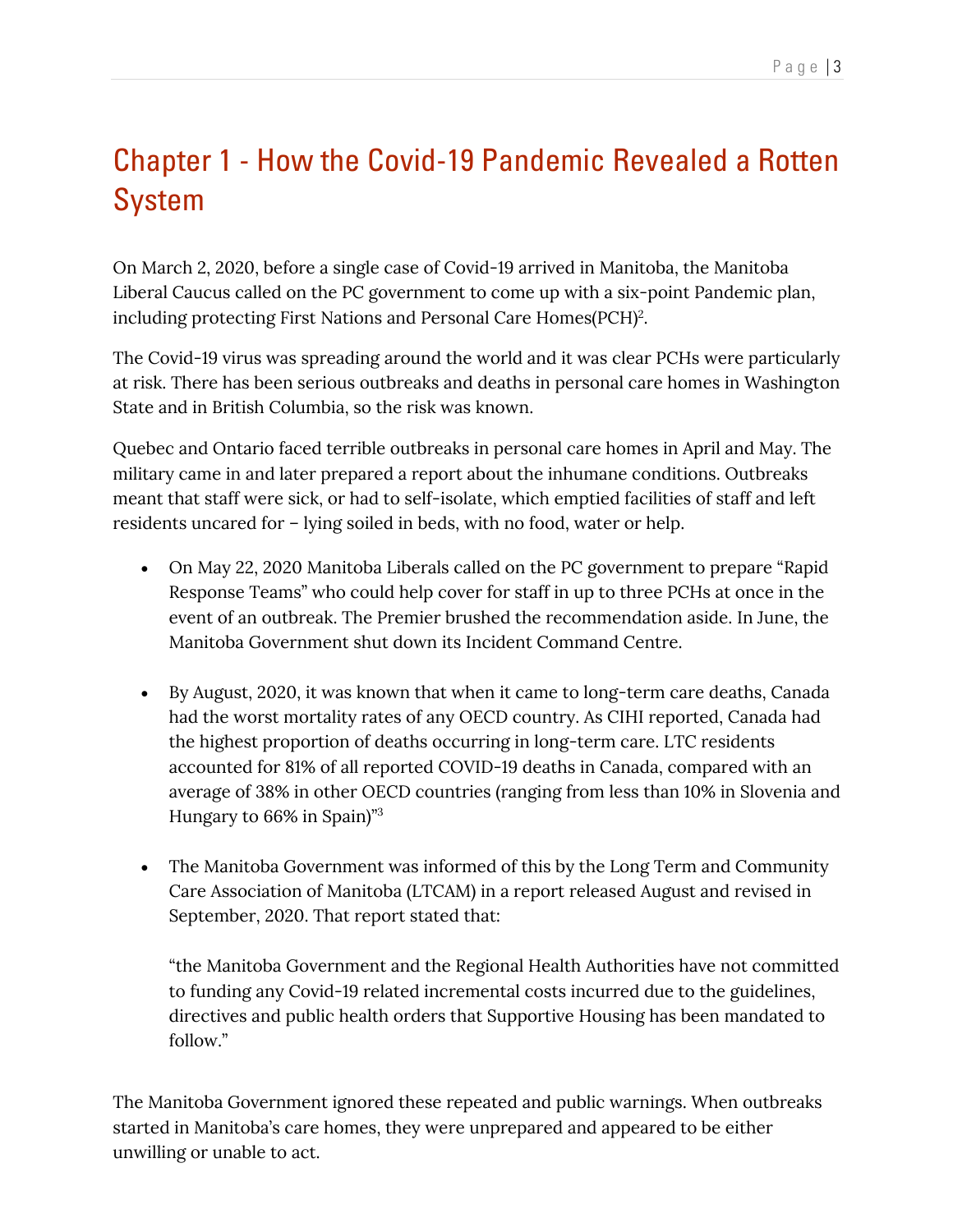The most high-profile tragedy was at the Revera-owned Maples Care home, where after days of telling family members that residents were fine, multiple ambulances were called to the home. The next day, families were told their loved ones were "unresponsive," only to be told hours later that they had died.

While there is no doubt the PC Manitoba Government failed to prepare for the Covid-19 second wave, the conditions that made Manitoba's personal care homes so dangerous were not just years, but decades in the making.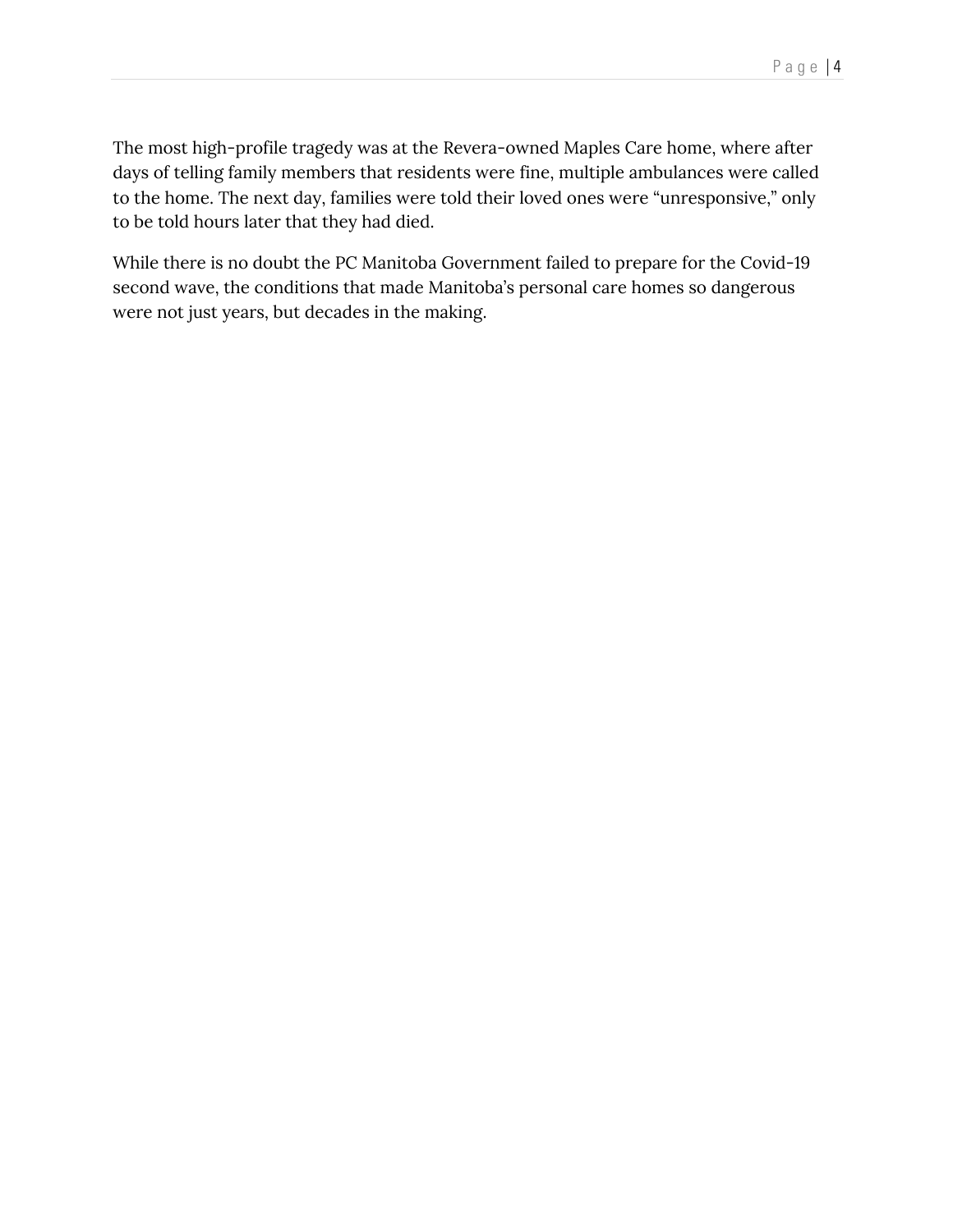# Chapter 2 - A Deeper Problem: 40+ Years of Neglect

During legislative debates about the uncontrolled outbreaks in Manitoba PCHs in October 2020, questions were raised about inspections at Parkview Place. It emerged that a March 2020 inspection, which took place as the global pandemic was first declared, found unclean conditions and a cockroach infestation.

When the Leader of the Opposition NDP asked about a report showing the infestation had been in place since 2019, the PC Minister of health responded that it had been there for ten full years under the NDP - since 2006.

Funding to PCHs in Manitoba was cut under the PCs, but it was frozen in 2005 by the NDP government.

"For more than 50 years, appeals for operational and infrastructure funding to upgrade and improve the physical care environment, especially for dementia care, infection prevention and control, and safety have been submitted and largely ignored." - LTCAM

# Selected Timeline

We do not have to look far to find that the problems plaguing Long-Term Care facilities in Canada have been there for decades.

A review of news stories and reports show a consistent pattern of reports and recommendations being made, then ignored.

**1970 –** "As early as 1970, there was mounting concern about the growing corporate ownership of nursing homes." 4

**1980** – "Manitoba Homes for Aged Operate Below Standards"

"All but one of Winnipeg's 23 group homes for the elderly fall short of provincial standards and are operating without licenses, says a Community Services Department spokesperson." – Winnipeg Free Press

**1983** – A report by a Canadian Medical Associations task force recommends the elimination of profit-making institutions, and the expansion of non-profit homes.

**1988** – "A random sample of inspection reports on seventeen different nursing homes between 1986 and 1988, obtained through the Manitoba Freedom of Information Act, shows that the homes usually fall short of these [government] standards. The reports reveal homes that are dangerous, dirty, depressing and depersonalized."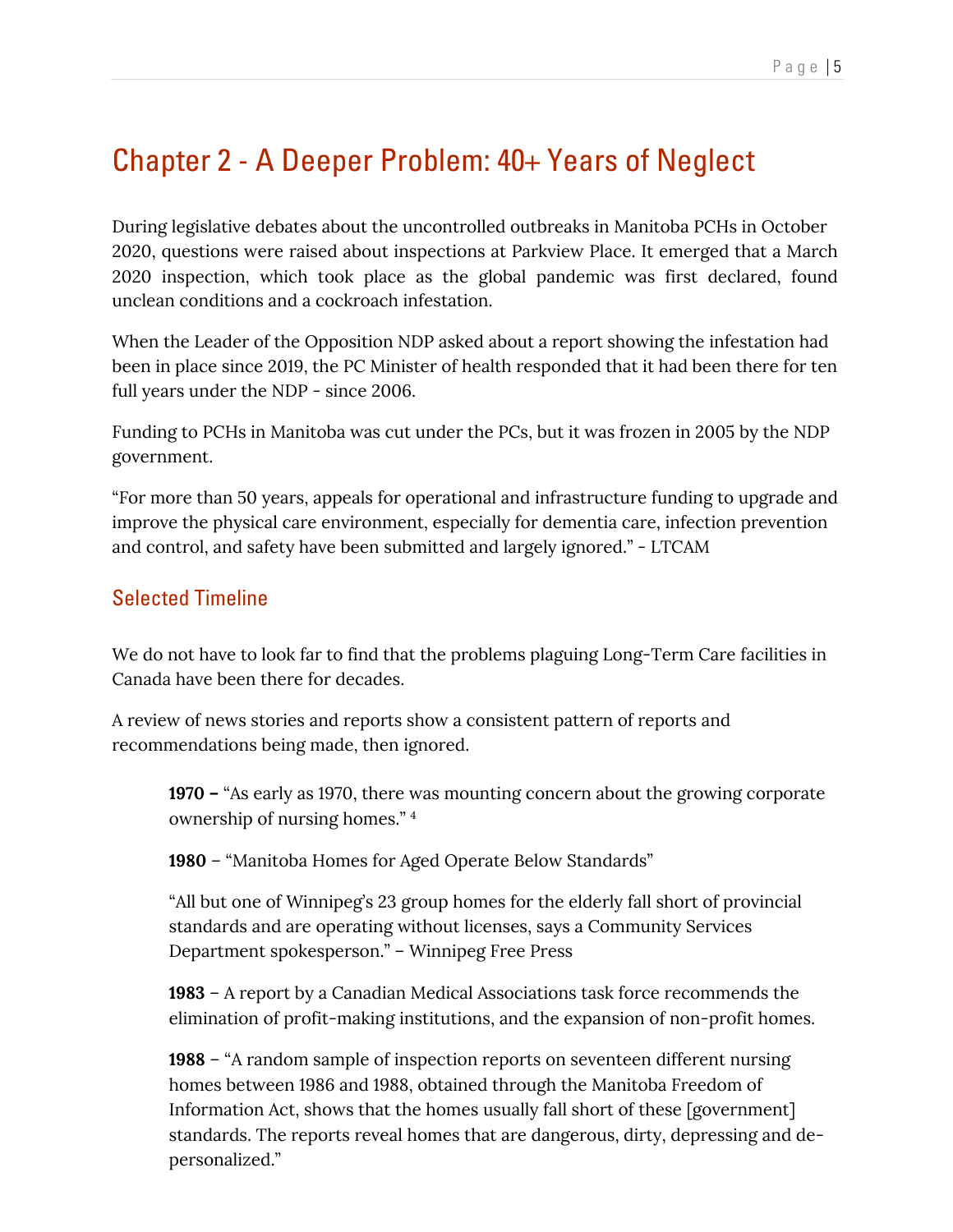**1989** – "In Ontario, nursing home operators are given no advance warning of enforcement-style government inspections. But in Manitoba, nursing home administrators are informed well in advance of an inspector's visit. Manitoba Liberal Leader Sharon Carstairs criticizes this policy. "What's the point, if you're telling them you're coming?" 5

**Dec 14, 1993** – "Residents of privately run care homes run significantly higher risks of having conditions that indicate a low quality of care that those in non-profit facilities… A study by the Manitoba Centre for Health Policy says that between 1987 and 1991, patients in privately run facilities were 20 per cent more likely to have falls, fractures and pneumonia and nearly 40 per cent as likely to be dehydrated." - Winnipeg Free Press

**1992** - Rusen inquest recommends better staffing after the PCH death of Anne Sands

**1995 – "**There is no specific legislated requirement for care homes to develop protocols/ procedures for handling allegations of elder abuse, but Manitoba health does encourage their development.

It is also not mandatory for personal care homes to report any complaints or allegations received to the Long-Term Care and Hospitals and Community Health Branches of Manitoba Health … nor is it mandatory for them to report major incidents or accidents involving residents to these authorities. However, Manitoba Health encourages care homes to report incidents/complaints."

#### - **Manitoba Government Report** <sup>6</sup>

**1998** Report of the inquest into the death of Julius Molnar on February 20, 1997.

## **Recommendations include:**

- **1)** All future and present nursing homes should be accredited
- **2)** All nursing homes be subjected to regular unscheduled inspections
- **3)** Sanctions should be put in place and enforced to ensure that standards are met
- **4)** Create a unified system for screening and entry into nursing homes
- **5)** To ensure equal treatment for referrals, standard forms for medical, psychiatric and social workers involved with the individual
- **6)** Panelling and placement procedures to reduce the current (1998) wait time of two years
- **7)** Establish Admissions Committees to screen referrals and ensure facilities can accommodate individual residents' requirements
- **8)** Screening residents for appropriate room placement
- **9)** Improved training for all staff for dealing with aggressive behaviour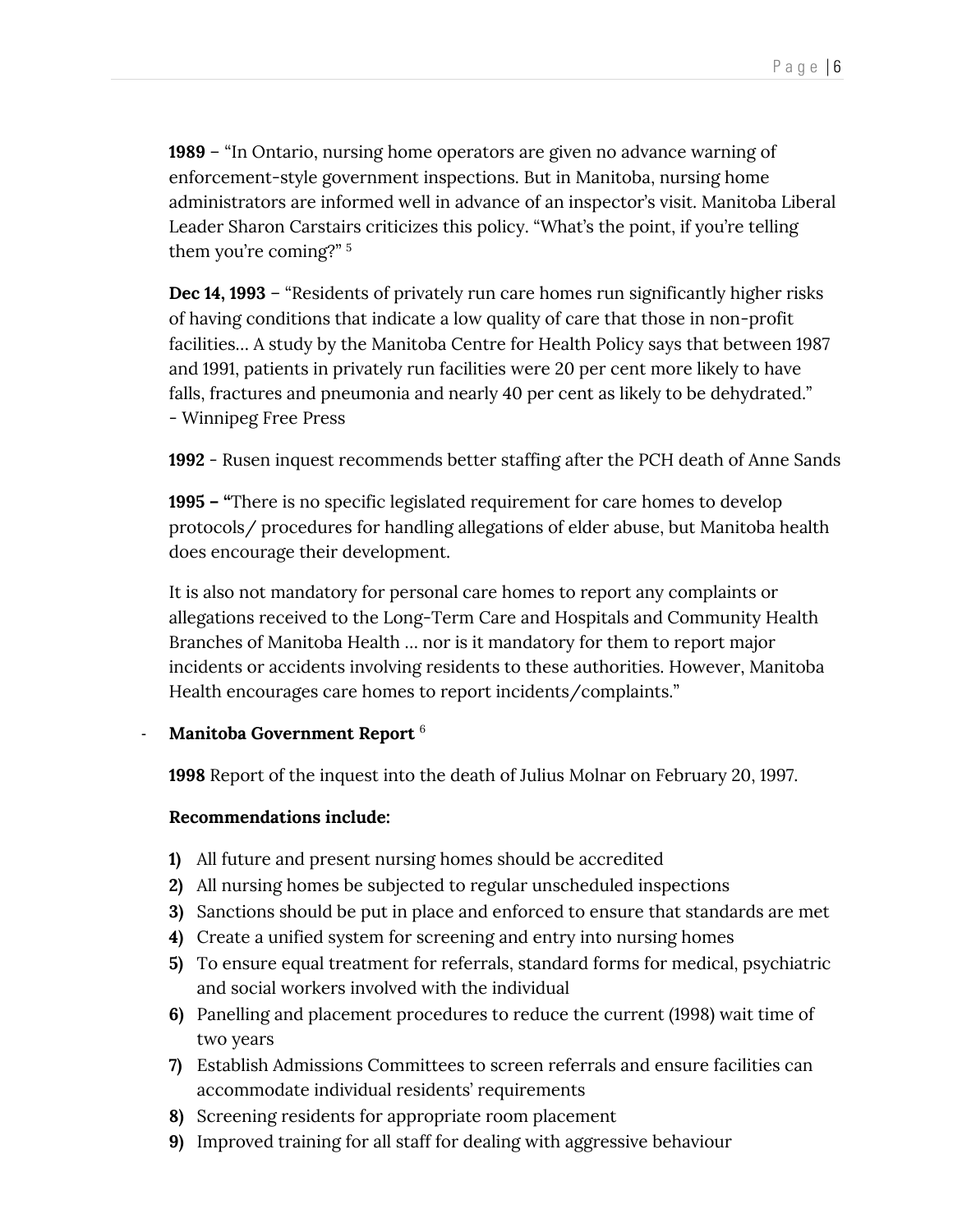- **10)** Establish a communications network between all agencies and nursing homes
- **11)** Better communications about daily occurrences with residents, including medical, mental health and behavioural issues
- **12)** Create "safe room" facilities where residents who are acting out can be placed so they are safe

#### **March 22, 1999** –**Care home staffing still "woefully" inadequate.**

- Winnipeg Free Press

"It's been more than four years since an inquest judge ruled "woefully inadequate" staff levels contributed to the death of Anne Sands at a Winnipeg nursing home in 1992. Sands' daughter Pauline Rowe is still waiting.

"It's been six years and I'll still fight for this," said Rowe, 57.

In his 1994 inquest recommendations, Rusen noted there were only five staff in charge of 85 residents at the Heritage Lodge Personal Care Home, when Ann Sands died of asphyxiation in July 1992.

Sands, an 85-year-old who suffered from Alzheimer's disease and was known to wander died after her head became caught between the headboard and the side rails of her bed.

**January, 2000** "NDP Rejects care home staff ratios: despite inquests' red flags, gov't says that numbers not the answer"

#### – Winnipeg Free Press

"The NDP will not establish mandatory staffing levels in personal care homes even though the shortcoming was flagged in two separate judicial inquests and raised repeatedly by the party during their years in opposition."

#### **2006** –**Manitoba Nurses' Union Report** <sup>7</sup>

"Based on evidence from nurses, the standards of long-term care facilities in Manitoba are not consistent and, in many cases, do not meet what most would consider a minimum level necessary to provide a decent living environment for residents and a safe working environment for staff. In a number of cases facility management are restricting the availability of supplies to the point of compromising the health and safety of residents and staff."

• *Nurses do not have as much time to provide direct care and the physical assessments that are needed to observe the changes in Residents' physical and*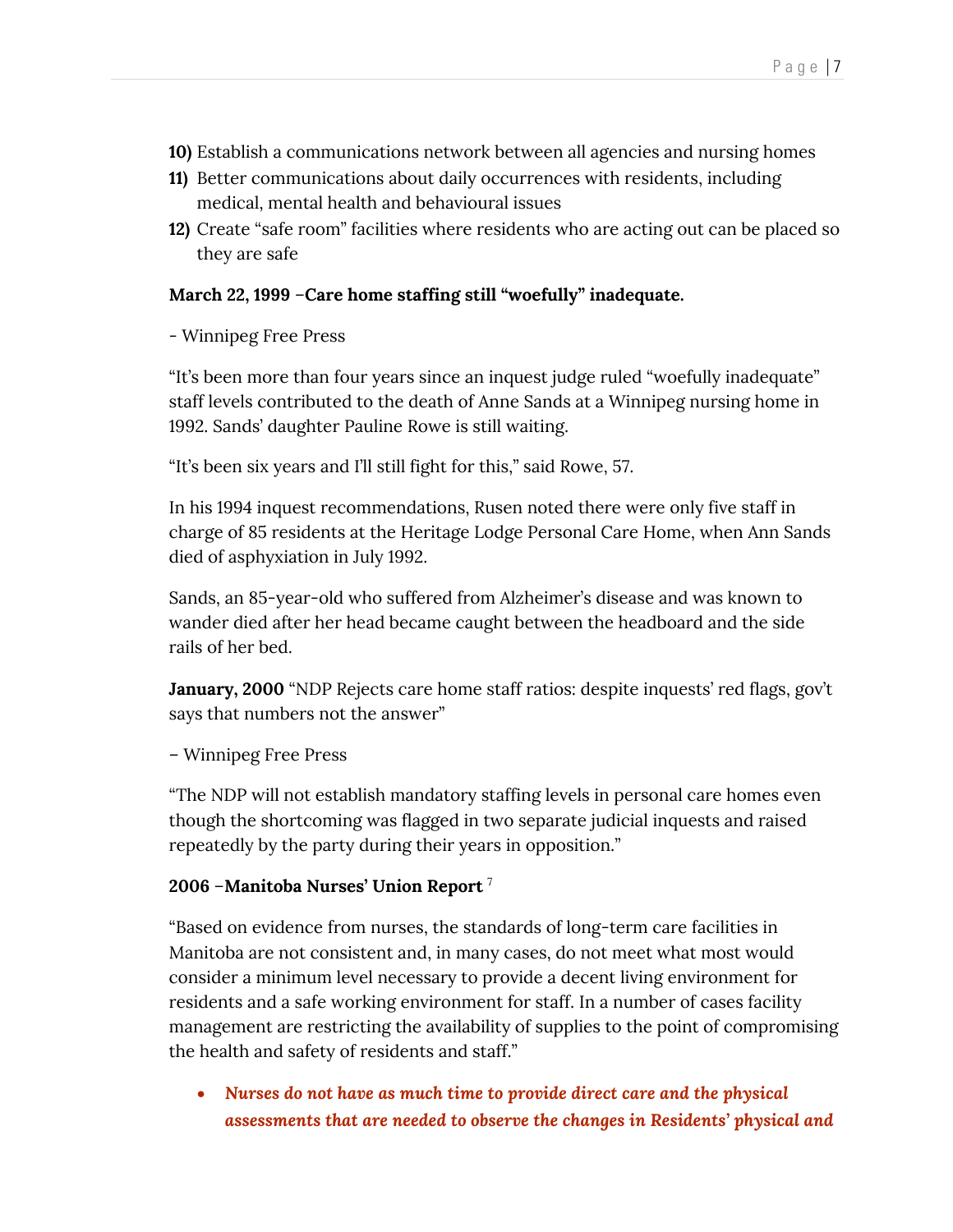# *mental health. We are unable to catch acute problems as early and the mental health deterioration that causes care problems.*

2015 – "Existing Conditions in PCH infrastructure for the 39 PCHs in Winnipeg show that almost 50% were categorized as in "poor condition, issues identified should be addressed ASAP as funding allows." In the majority of cases, little change occurred.

## **LTCAM, Shining a Light.**

2017 - "From October 2015 to December 2017 The WRHA logged just under 7,000 reports of abuse or assault by residents in 38 Winnipeg personal care homes. Of those, 504 resulted in injury to another residents*." - CBC*

#### **2019 MARCHE REPORT**

"Over the last 10 years, non-salary operating costs have been increasing at MARCHE PCHs with minimal or no funding increases allotted for these items. Certain expenses increased as expected and are largely outside the control of PCH facilities. Dietary expenses increased by 36% (3.3% a year) because of an increase in food quantity, quality, and price. There has been a significant increase in food thickeners and supplements due to the advanced care needs of current residents, which has contributed to increasing overall dietary expenses.

The average age of the PCHs presented in Appendix 3 is 38 years; provincewide, the majority of current personal care home infrastructure is over 40 years old (Long Term & Continuing Care Association of Manitoba). Some MARCHE PCHs have not had any expansions or additions to their buildings since the 1960s.

Capital Equipment funding levels have not been increased for over 25 years.

## **2020 – March 12 – Global Pandemic Declared**

June - PC Government fiscal update includes funds for "infrastructure upgrades" to PCHs, none of which is Covid-19 related. It includes funding to add sprinkler systems, to facilities which are currently deficient in basic safety – like fire prevention.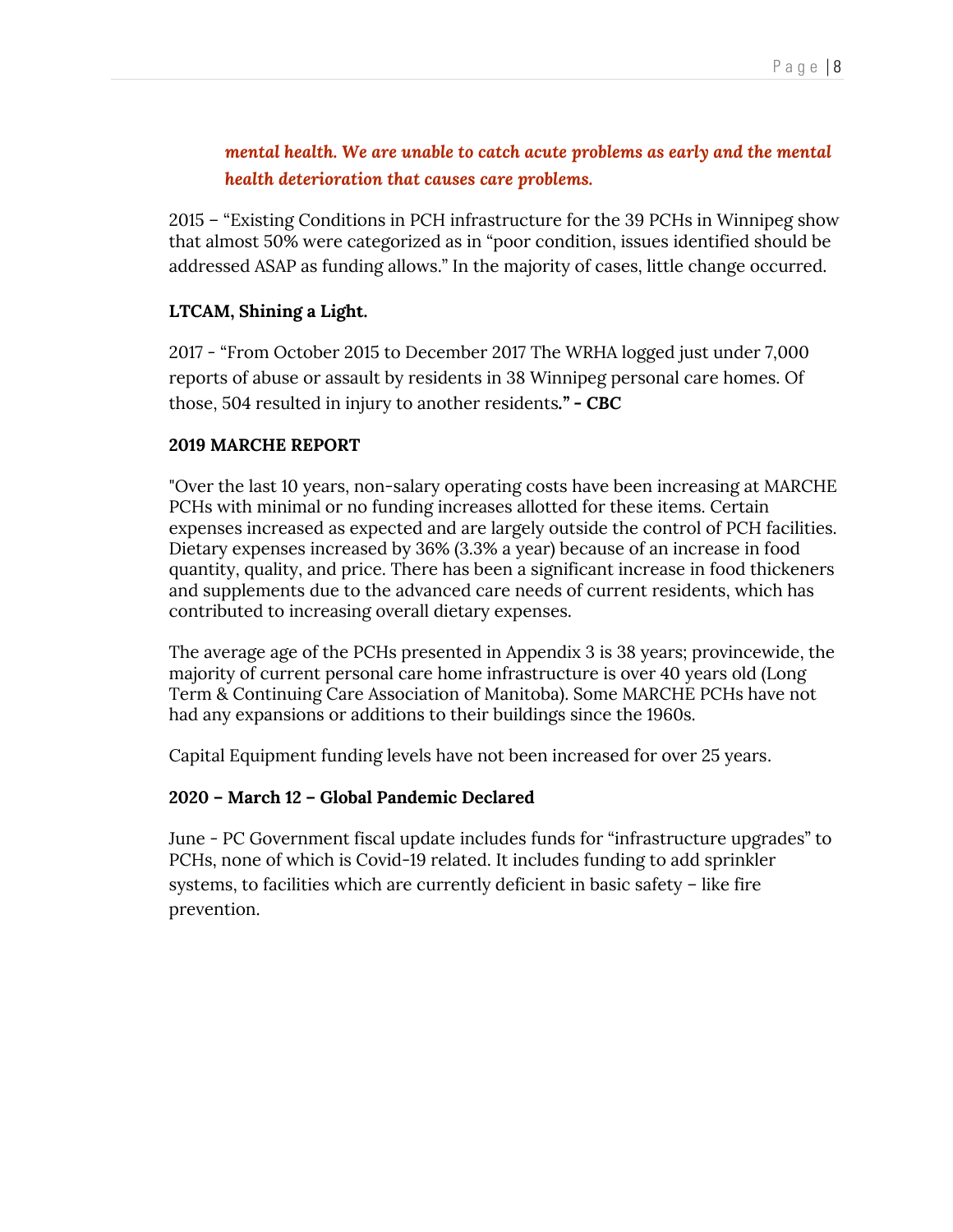# Chapter 3 - Understaffed and Underpaid: Workplace Conditions are the Conditions of Care

As noted above, inquests, nurses and other reports have been recommending improvements to staffing hours as well as pay for over 25 years.

In 2019, Manitoba's Bill 201 amended *The Health Services Insurance Amendment Act (Personal Care Home Staffing Guidelines).* Under current provincial guidelines, "personal care homes must provide each resident with 3.6 paid hours of care each day. Depending on the number of residents, up to 35% of the care must be provided by nursing professionals."

This is falls badly short of what is required. It is a "Standard" not a "Regulation" under section 3.1(3) "A standard required under this section is not a regulation within the meaning of The Statutes and Regulations Act." This means it cannot be effectively enforced.

It is also not enough time to provide care. As *the November 2019 MARCHE report read:*

• Provincial guidelines call for 3.6 paid hours of care per resident per day (HPRD) for nursing staff. Paid HPRD includes indirect time on training. According to the Manitoba Centre for Health Policy, each resident, depending on their condition, requires different levels of care, and they are designated based on their required Level of Care (LOC) - In Personal Care Homes (PCH). This standard has not been updated since 2011.

Despite the important work they do, Health Care Aides' pay in a PCH averages. \$17.75 per hour, or between \$25,000 and \$33,000 per year, so that workers cannot pay their bills or support themselves or their families without working multiple jobs, sometimes in more than one PCH.

The quality of the interaction between Health Care Aides and residents, especially a resident who has no family, is paramount to the quality of their life in a PCH. It is very difficult to forge a caring and trusted relationship between an overworked HCA who is forced to rush between residents at multiple care homes each day and the residents they care for.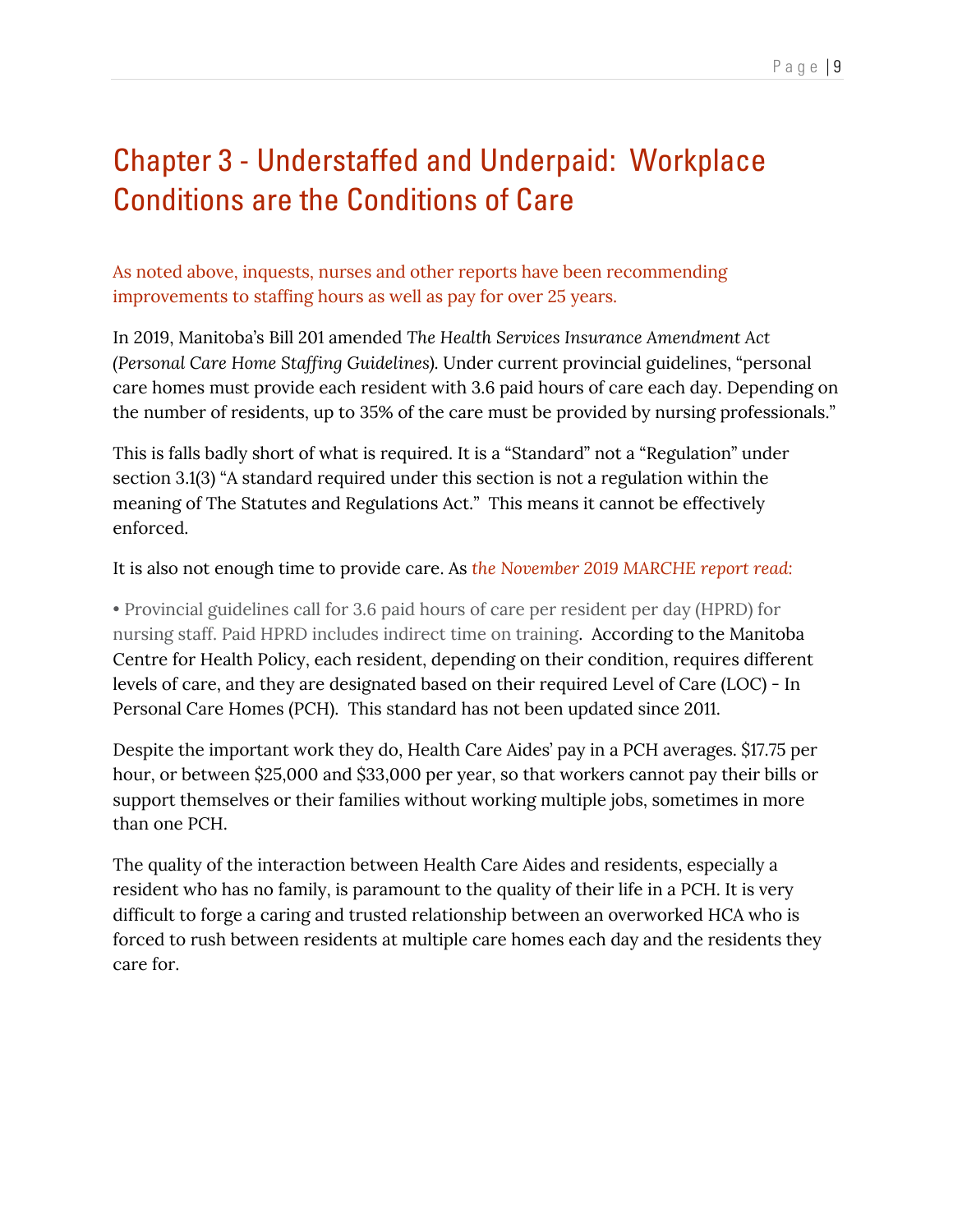# Chapter 4 - The Necessities of Life: Failing to Provide Care Essential to Dignity

Inadequate Hygiene, Food and "Chemical Restraints"

There are a number of common complaints that are all directly related to a lack of adequate funding for basic care.

# Quality food and feeding

Food and water are necessities of life, and failure to provide them is criminal. The fact that being dehydrated is more common in for-profits seniors' homes speaks to catastrophic and consistent failure in care.

A common complaint from many family members is the food. Although often judged by an outsider's lens, food quality is often described as unappetizing and disgusting.

Depending on the choice by facility, and capability to choose between frozen to reheat (hospital-type food or in-house cooked food) cost is the issue. Cultural foods are rarely or never offered, and "disliked" food often appears on the trays.

Out of necessity, many seniors in PCHs will be served food that is geared towards that which is edible by the least able. Meaning that instead of food that is nutritious, appetizing, or freshly prepared and meals that cater to the varied nutritional needs, there is a default to the most cost-effective manner.

Often, we are told that residents who have difficulty feeding themselves have had a tray dropped off and forgotten about. Without the ability to feed themselves, the food soon becomes a cold and more unappetizing. This is a waste of food and money. This is where volunteers and/or family members often provide assistance.

It should not take a family member or a volunteer's intervention to ensure that a resident gets adequate food and water.

# Basic Hygiene

The most common complaints are about hygiene: that family members complain that their loved ones are forced to defecate or urinate into a diaper, rather than be assisted to a toilet. Indignity aside, these incontinence devices are not changed regularly resulting in recurring Urinary Tract Infections (UTIs), and in many reported case, sepsis. In their first year in power, the PCs stopped buying higher-quality diapers and face cloths.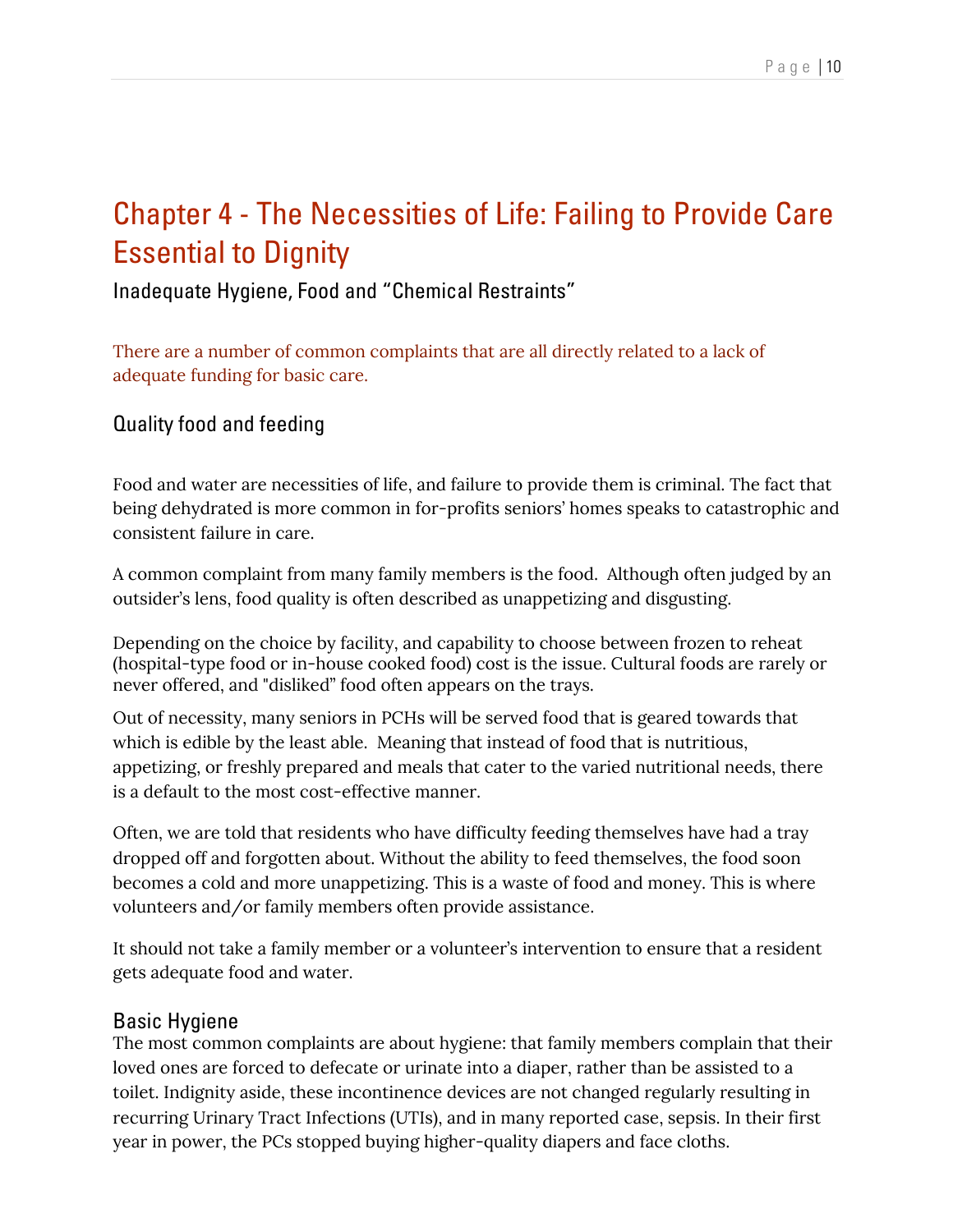This risky and unacceptable practise is a cost-saving measure. Facilities use "long-use" diapers because they are cheaper than paying people to care for residents.

**There is often no oral care:** Teeth not being brushed, leading to cavities; improper denture care leading to them not being used; results in pain and discomfort for the resident and affects not only their attitude, but their ability to eat, and therefore their nutrition and overall health. There are cases where partial plates are left in residents' mouths without cleaning.

One identifier of poor care levels is grooming and clothing. We hear of residents who have not been bathed, or had their hair washed, smelling of body odour, and wearing the same article of clothing for many days on end. Some residents arrive in care with the clothes on their back, and not much else.

This failure to provide basic care can lead to serious and avoidable medical complications that create suffering for residents and extra costs for the health care system.

Most PCHs do not have a a nurse practitioner or doctor on site 24/7, so serious infections may require hospitalization and a trip by ambulance.

Trips to ERs are highly discouraged by the WHRA. The antibiotics, treatments and care they receive in hospital starts to improve their health, only for them to be returned back to the very circumstances that caused the condition in the first place. Lather, rinse, repeat.

## Chemical Restraints

There are many challenges around aging and dementia, as a person's mental capacity and ability to communicate may be impaired.

There have been changes in the way some centres are dealing with patients who are labelled "difficult" or aggressive – namely that they are expressing agitation and the response must be calming.

However, residents labelled as "Troublesome" due to their attitude, or insistence to not be confined to their bed or room, are often treated inhumanely and may be restrained. The restraints may be physical, but they are also often chemical – anti-psychotic medications are regularly used to "calm" residents. The use of "chemical restraints" is so common that it is part of a routine inspection checklist.

There are more humane techniques for dealing with Dementia, like the "Validation" technique developed by Naomi Feil. <sup>8</sup> This technique has been proven to improve the quality of life for residents with dementia, and therefore their overall health and the types of care that they require. Using her techniques, difficult residents can be treated with dignity and cared for properly, reducing the reliance on risky medications and their accompanying side effects.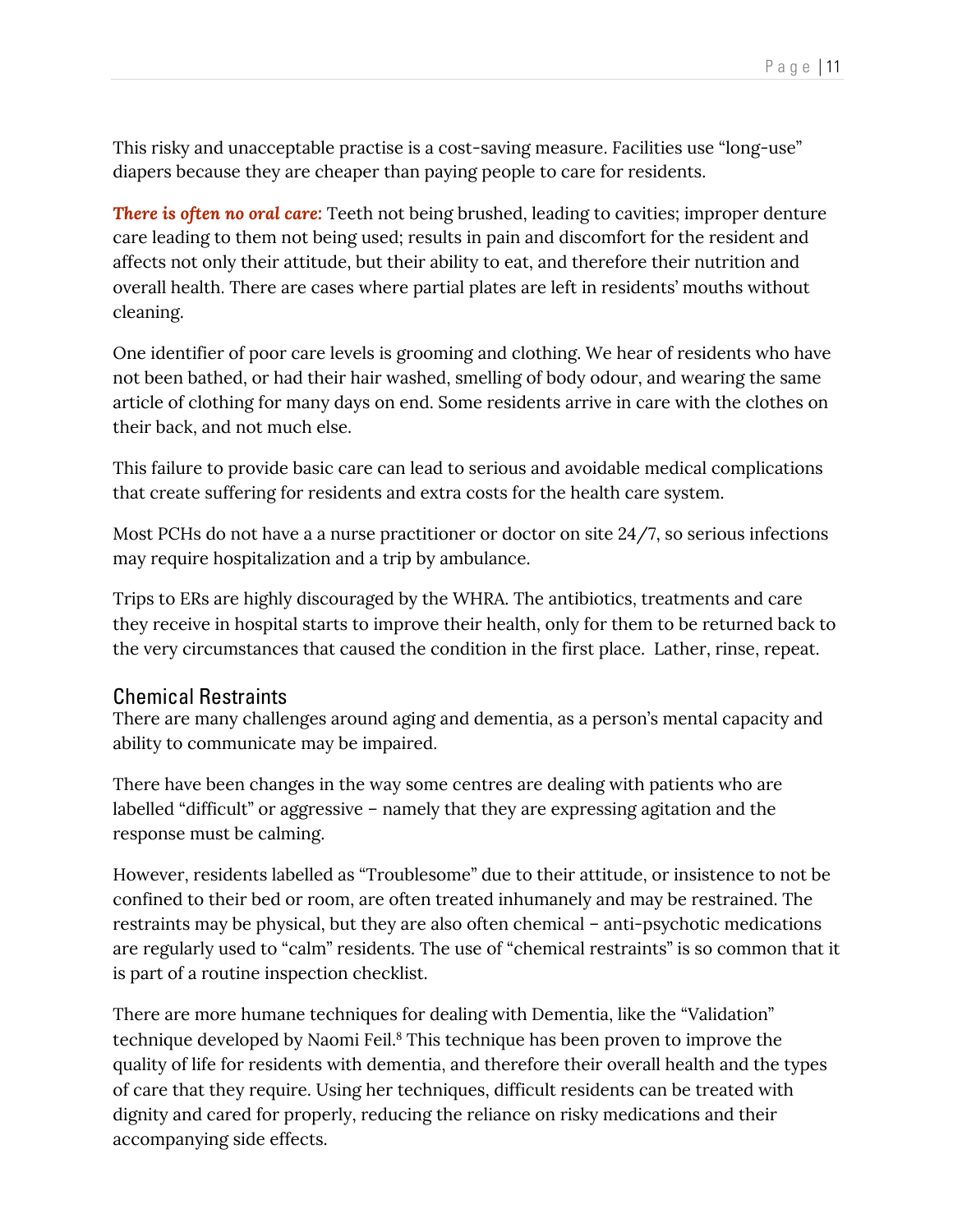Black Box warnings for these chemical restraints are never made known to relatives or those with legal responsibility. In the UK, use of medications in this way is considered to be "malpractice," because of the use of these as a quieting measures are given without a proper diagnosis for use. It is not recommended by National Psychiatry (UK). There must be non-pharmaceutical interventions.

This also has the effect of improving relationships and interactions with family and caregivers.

# Mental Health

The current design of many PCHs is like a hospital ward, rather than a community. Although newer thinking is headed towards designs that facilitate social spaces and interaction, with gardens, nature, sunlight and more, the existing designs tend to lack these in favour of a more clinical setting.

"Aging in place" has been determined to be best for people as we age. Familiar surroundings and a sense of belonging is important to our mental and physical health.

An expert in seniors' care wrote:

"Unfortunately in facilities over two stories high, those on the higher floors will rarely ever see the outside again. Because of the stigma around those with dementia caused by sensational cases in the newspapers, even the residents can be included in the name calling and jeering of those who have a cognitive impairment. Staff may not intercede to stop this from happening. The right type of facility, like in the Butterfly project, brings out the natural calm behaviours for most with cognitive impairment and not found in any PCH that looks like a mini hospital.

I was reminded by a new manager who initially was determined to improve the lot of her residents, who soon found out that she could not do what she wanted to and was told to behave in a proper manner towards residents and family - distant and non-committal. She told me that these places are not the residents' home, these are institutions so that is how they will be treated. The culture comes from the model of care and the condition of care follows as such. Until the model of care is changed, there will be no changes in LTC."

All PCHs require suitable recreation spaces and staff who can assist in bringing people together and facilitating new relationships.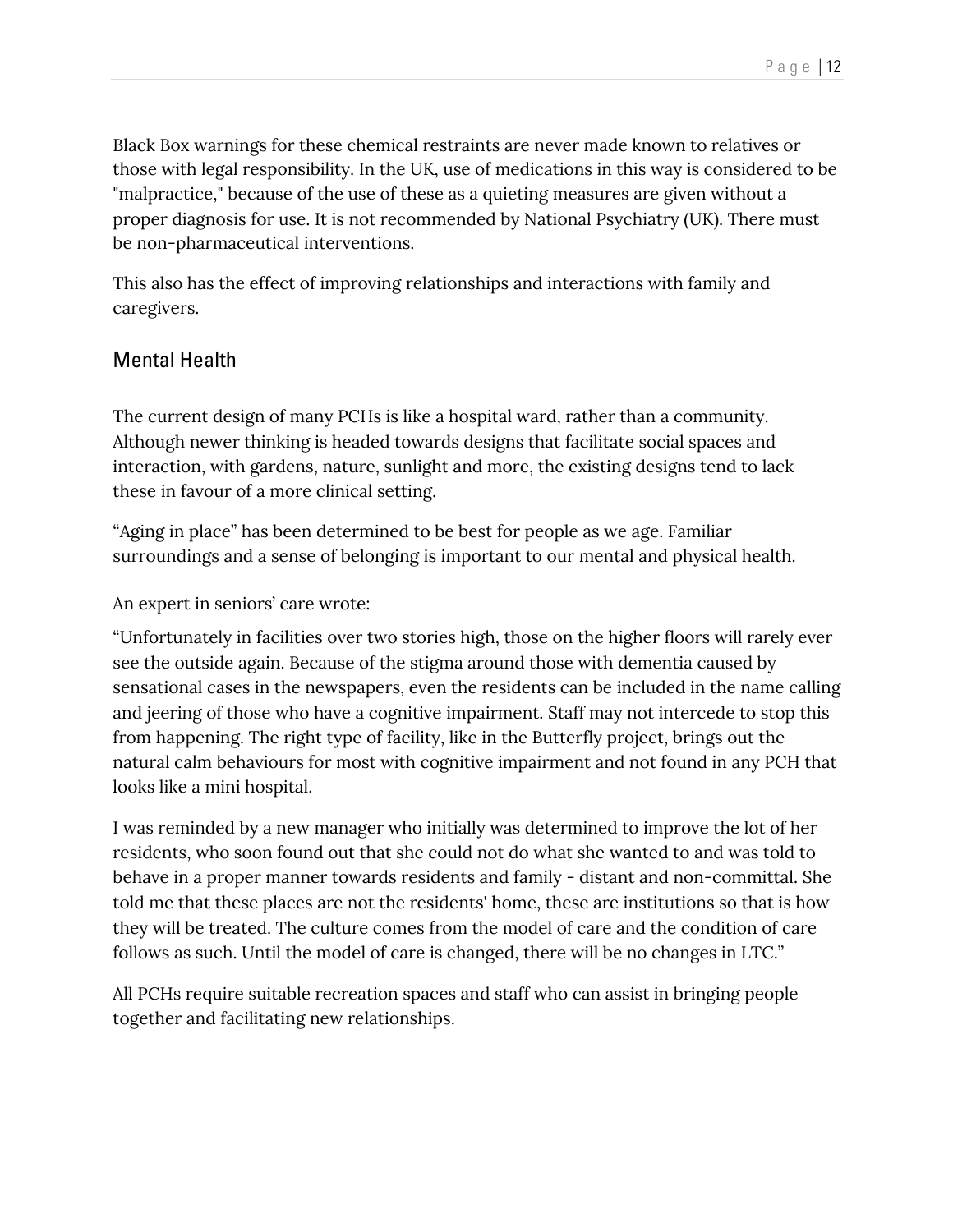## Page | 13

# Chapter 5 - Beyond the Law: Injuries and Deaths - But No **Consequences**

"85% of Ontario nursing homes break the law repeatedly with almost no consequences, data analysis shows"

# – CBC Marketplace, Oct 23 2020<sup>9</sup>

One of the most shocking aspects of the tragedies in Personal Care Homes is that when something goes wrong, and a person dies or is hurt, whether through negligence or deliberate malice, it is rare that anyone is held to account. Medical examiners or coroners often do not perform autopsies.

This was a finding in Ontario<sup>10</sup> after a nurse, Elizabeth Wettlaufer, confessed to killing 47 people between 2007 and 2016 in Southern Ontario. As the inquiry into the deaths reported, "Wettlaufer committed all but the last Offence in licensed, regulated, long-term care (LTC) homes in southwestern Ontario. She committed the last Offence in a private home where she was providing publicly funded nursing care."

The three principal findings of that inquiry were that:

- "if Wettlaufer had not confessed, the Offences would not have been discovered;
- the Offences were the result of systemic vulnerabilities, and therefore, no findings of individual misconduct are warranted; and
- the long-term care system is strained but not broken."

If a person at home or at a school failed to feed a loved one, left them in their own waste until they developed infections or sores, or if they died from a fall, they would face criminal charges.

In Canada, this doesn't happen. In the summer of 2020, CBC Marketplace investigated some of the most serious breaches of Ontario's long-term care home safety legislation. Six in seven care homes are repeat offenders, and there are virtually no consequences for homes that break that law repeatedly.

Manitoba has the "Protections for Persons in Care Act" – PPCO. An individual familiar with PPCO said it "has been ineffective in identifying at-fault cases and only investigating complaints by calling the LTC facility and asking if everything is okay - and not reporting anything back to the reporter of the complaint."

The PC government has now effectively removed everything previously reported In their PPCO's annual reports (PPCO).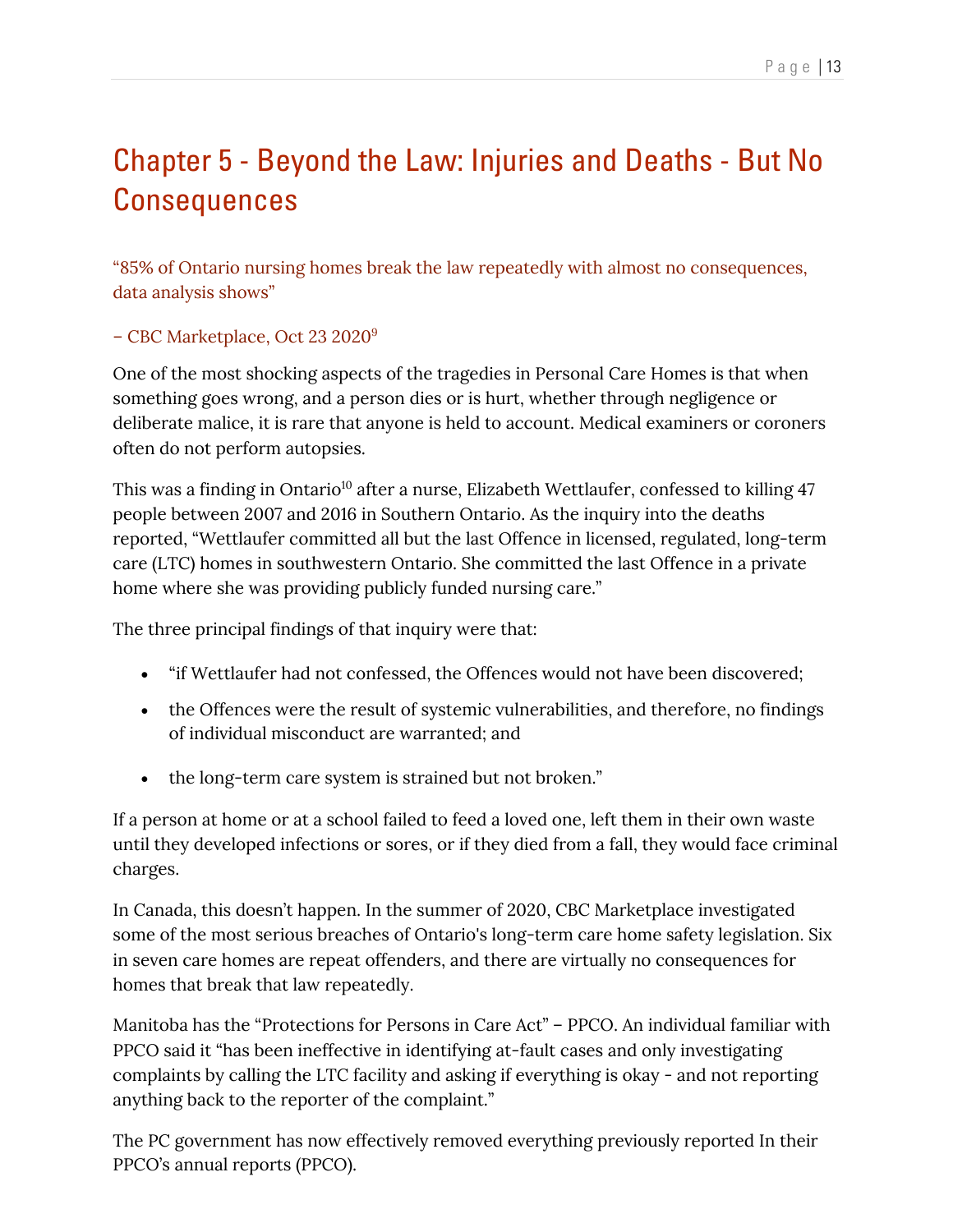This is the current status of the PPCO's updates on their website.

| <b>Statistics</b> |  |
|-------------------|--|
|                   |  |

| <b>Fiscal Year</b> | <b>Number of Reports of Abuse</b><br><b>Neglect Received</b> | <b>Number of Educational Sessions</b><br><b>Delivered</b> |
|--------------------|--------------------------------------------------------------|-----------------------------------------------------------|
| 2019-2020          | 2,526                                                        | 35                                                        |
| 2018-2019          | 2,675                                                        | 42                                                        |
| 2017-2018          | 2,266                                                        | 26                                                        |
| 2016-2017          | 2,505                                                        | 46                                                        |
| 2015-2016          | 2,771                                                        | 57                                                        |

The Protection for Persons in Care Office 300 Carlton Street Winnipeg MB R3B 3M9

Winnipeg: 204-788-6366 Toll-free: 1-866-440-6366 Fax: 204-775-8055 TTY Winnipeg: 204-774-8618 TTY Toll-free: 1-800-855-0511 E-mail: protection@gov.mb.ca

For full disclosure to the public, all PCHs must have on the website of every LTC facility:

- Critical incidents
- Medical incidences of pressure sores, falls and inspection reports and
- Licenses held or withdrawn
- Ownership of the homes who owns them and how to contact those who own facilities

When a death, abuse, or neglect happens, there has never been criminal charges laid against the care home. In rare past cases, there have been criminal charges against nurses or personal support workers. The proposed Criminal Code amendments and new national standards could signal a desire to make a change so that long-term care home owners and operators could be held criminally responsible.

To respond to the needs of seniors and their families, we need an advocate who can take on cases across the province and hold government and institutions to account. We also need the evidence and research that an advocate could provide.

The regulations governing care must be enforceable, and those who break them, especially repeatedly, must be held accountable, and risk closure of their business, or loss of a job, and if required, face criminal charges where applicable.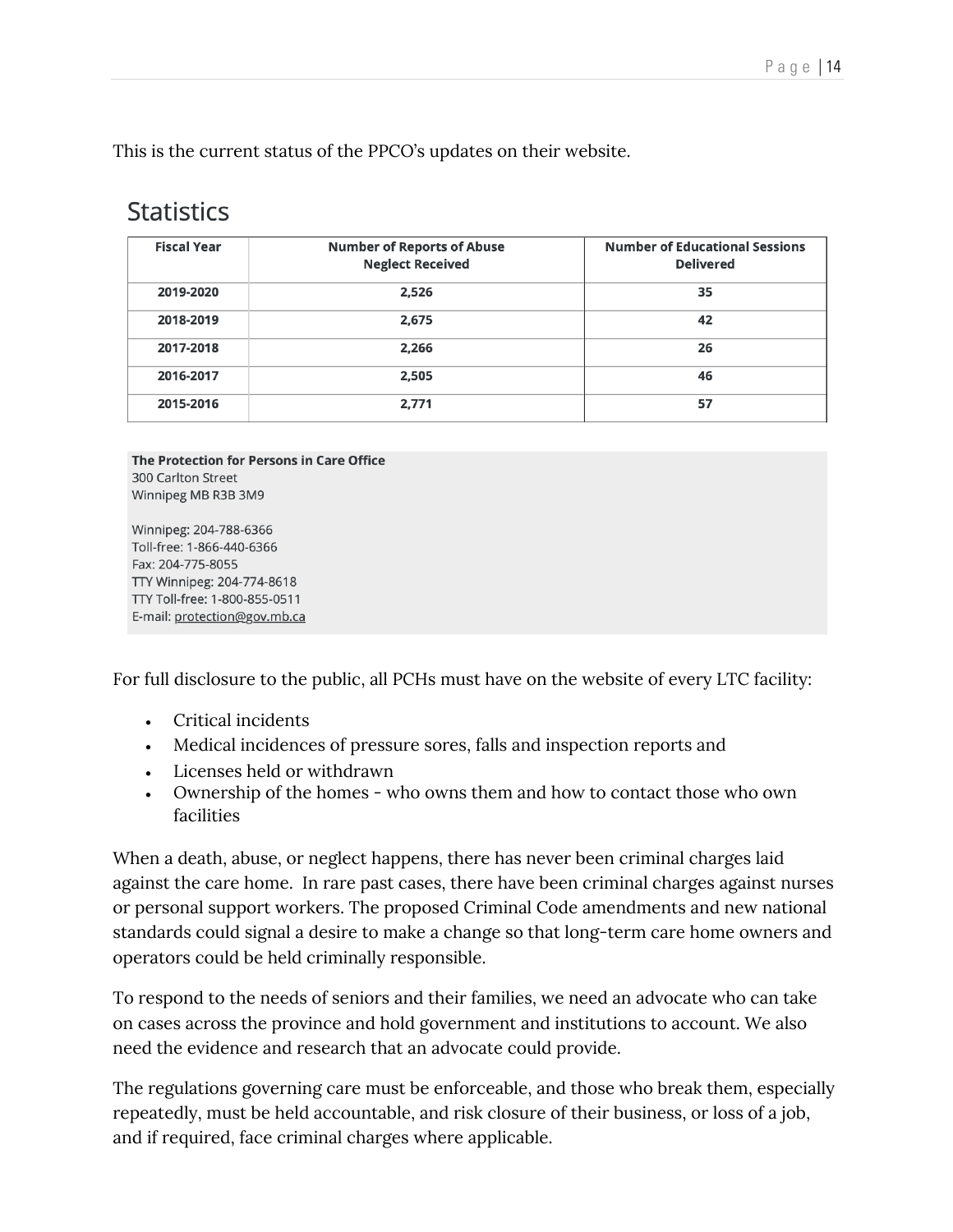The list of issues and allegations we hear most often include, but are not limited to:

- Housing of Covid-19 patients with residents who had not tested positive
- Staff being aggressive with residents
- Residents calling for help with no response for hours
- The presence of insects, especially cockroaches
- Residents going hungry or thirsty
- Resident falls being ignored or not reported
- Neglect leading to health risks due to bedsores

Even where problems are confirmed, including in the most serious cases, there is no accountability. The province, as regulator, does not appear to enforce regulations, and incidents resulting in serious injury or death are never prosecuted.

Families feel that they have no recourse. One woman, whose mother was assaulted and eventually died, fought for years to get accounting and justice without any success.

This was a CBC story on violence in Winnipeg Nursing homes:

*It is heartbreaking': Violence at Winnipeg nursing homes causes 500 injuries to residents in 2 years<sup>11</sup>*

*Residents are routinely abusing or assaulting other residents in Manitoba personal care homes, leading to two deaths in 2016 and more than 500 cases of injury in Winnipeg alone over the last two years, CBC News has learned.*

*"It is heartbreaking to hear this is still going on," said Joanne Rislund, whose 87-year-old father, Frank Alexander, was a nursing home resident who died in 2011 after being pushed by another resident.*

- *Man, 87, dies after Winnipeg care home assault*
- *Daughter testifies at inquest into death of elderly assault victim*
- *In one case in 2016, a resident aggressively removed another resident's feeding tube. The tube had to be surgically re-inserted and the patient died from complications two days later.*
- *In the other case, one resident pushed another resident to the ground. The fall fractured the resident's hip and the victim died four days later.*
- *Another 965 injuries to staff members were reported*

*Lawyers point out that current accountability measures are not working and the federal government should be looking to amend the Criminal Code because the current regulatory framework to hold homes accountable isn't effective.*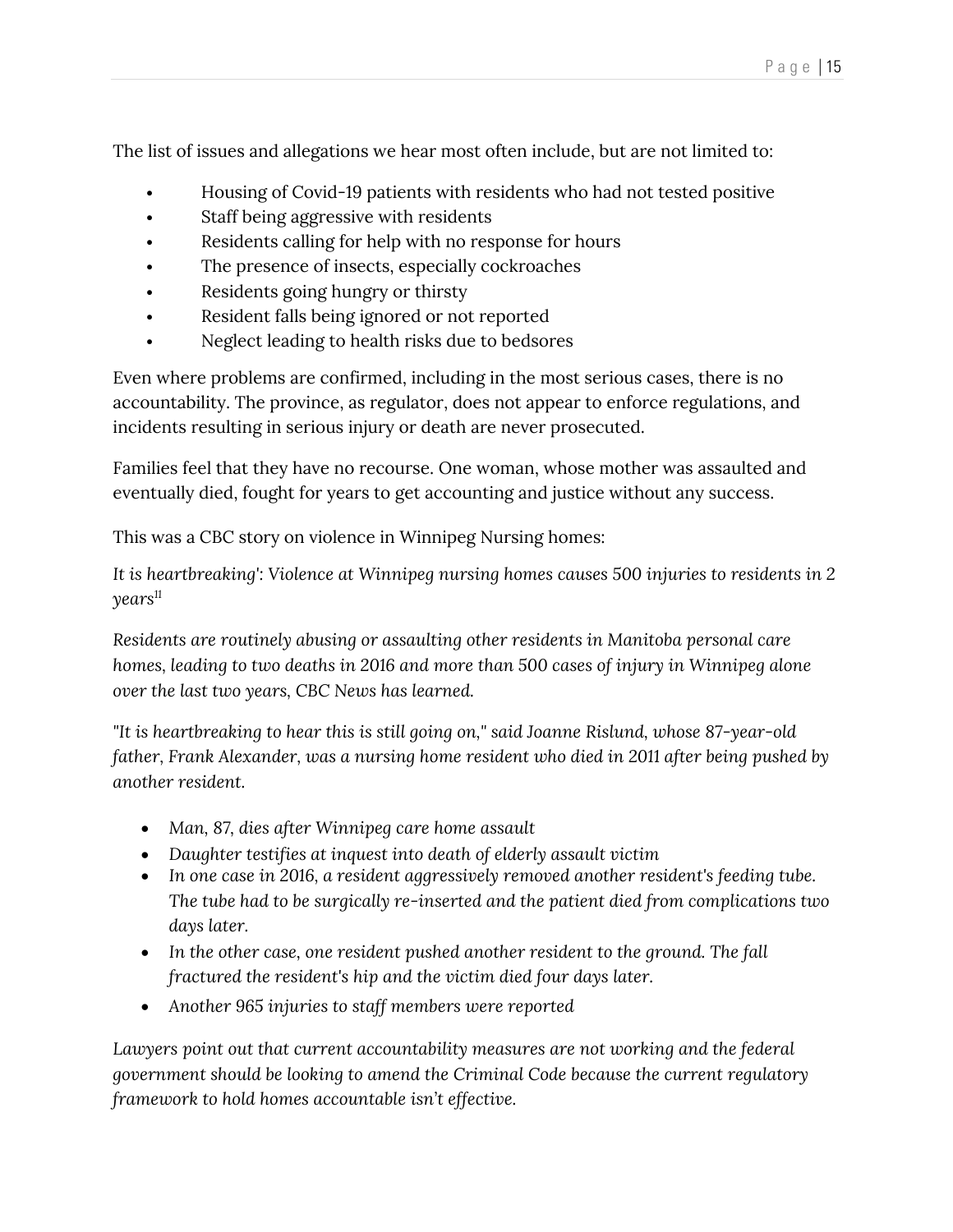*"Right now, the Ministry of Long-Term Care can go in, do an investigation and implement sanctions, up to and including shutting down the home. But we don't even see an exercise of all of the available remedies in our regulatory scheme being used," she said.<sup>12</sup>*

It has long been said that people need an advocate to navigate our health care system, as well as seniors care. When families tell us of witnessing mistreatment of their loved ones in LTC, they may be reluctant to register a complaint for fear of reprisal.

The Canadian Centre for Policy Alternatives – Manitoba (CCPA-M), said a Seniors Advocate would "lift the veil of secrecy surrounding seniors care and propose a better path forward." The CCPA-M also points out the Manitoba already has a precedent in the Manitoba Children and Youth Advocate.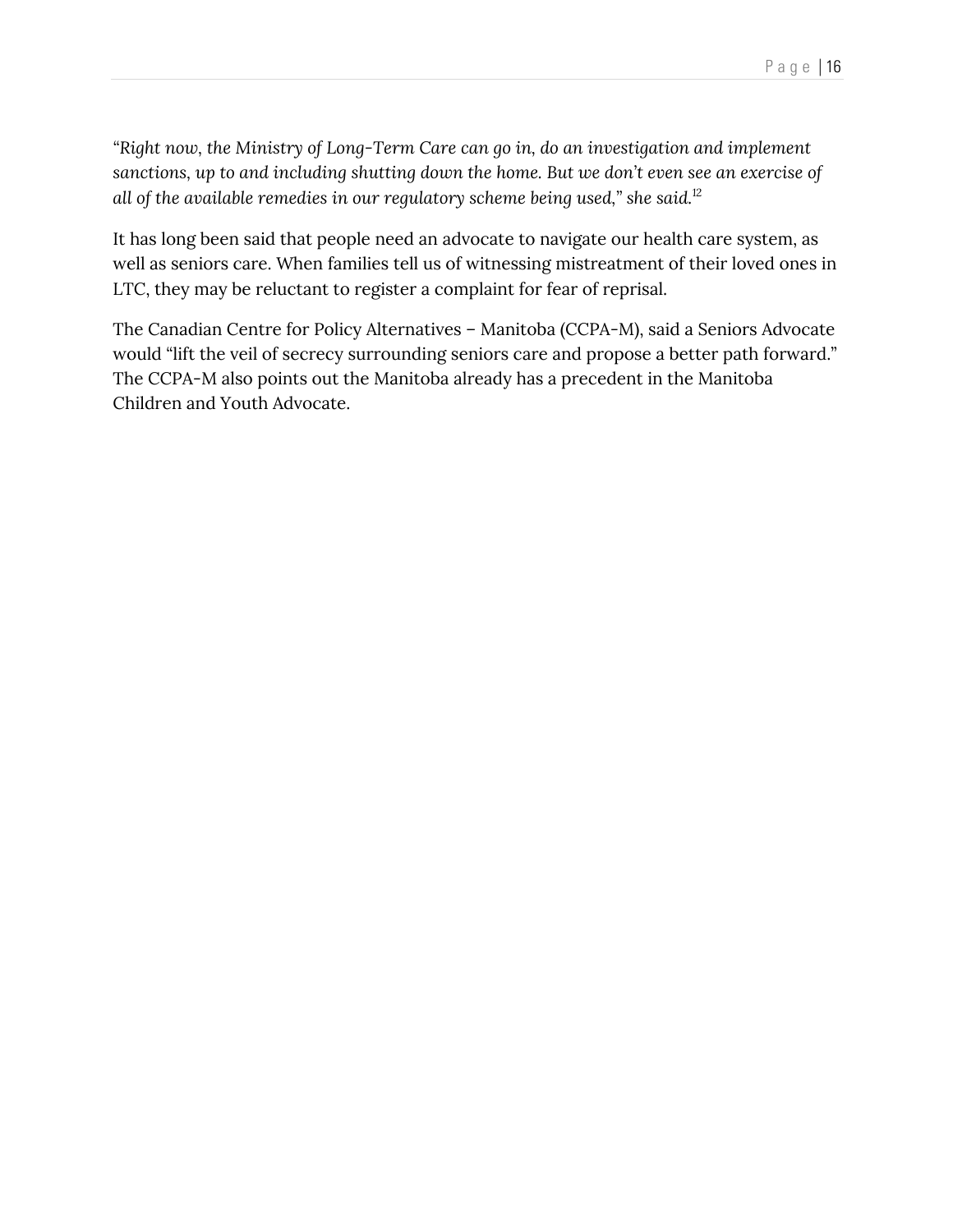# Chapter 6 - Private For-Profit Vs. Public

The debate over private or for-profit care, as compared to public ownership needs to be unpacked.

Much attention has been brought to the fact that Revera is one of the largest operators of seniors' residences and long-term care homes in Canada. Their care homes have the dubious distinction of being known as the worst in terms of care, and have proportionally higher rates of resident deaths due to Covid-19.

Revera is a wholly owned subsidiary of the Public Sector Pension Investment Board (PSP), a federal Crown corporation charged with investing funds for the pension plans of the federal public service, the Canadian Forces, the Royal Canadian Mounted Police and the Reserve Force. More than 55,000 seniors live in a property owned somewhere in the world by Revera.

As of early May, as many as 82 per cent of all Covid-19-related deaths in Canada  $-3,436$ out of a total of 4,167 deaths — were of residents in long-term care settings, according to the National Institute on Aging. In May, PSAC called for the Federal Government to take over Revera<sup>13</sup>.

At one point during the Manitoba's second wave, more than half of the province's Covid-19 deaths were in care homes owned by Revera. As the virus spread more to the general population, those percentages of deaths have changed, but remain high in terms of reported deaths due to outbreaks in PCHs. As happened in Ontario, the pandemic shone a spotlight on the actual level of care being provided in such care homes.

A \$50 million class action lawsuit was launched against Revera on behalf of the families of Covid-19 victims at the company's long-term care facilities in Ontario, and others are in the beginning stages in Manitoba and other provinces. The company is being sued for negligence and breach of contract.

Having governments take over some private, for-profit homes that have consistently failed residents must be considered. It must be recognized that this is not just a private sector failure, but a failure of successive NDP and PC governments in Manitoba to adequately inspect and fund seniors' care.

At least since 1980, Manitoba governments turned a blind eye to inspections and ignored orders from inquests, families, residents and the industry to increase funding, improve staffing and pay.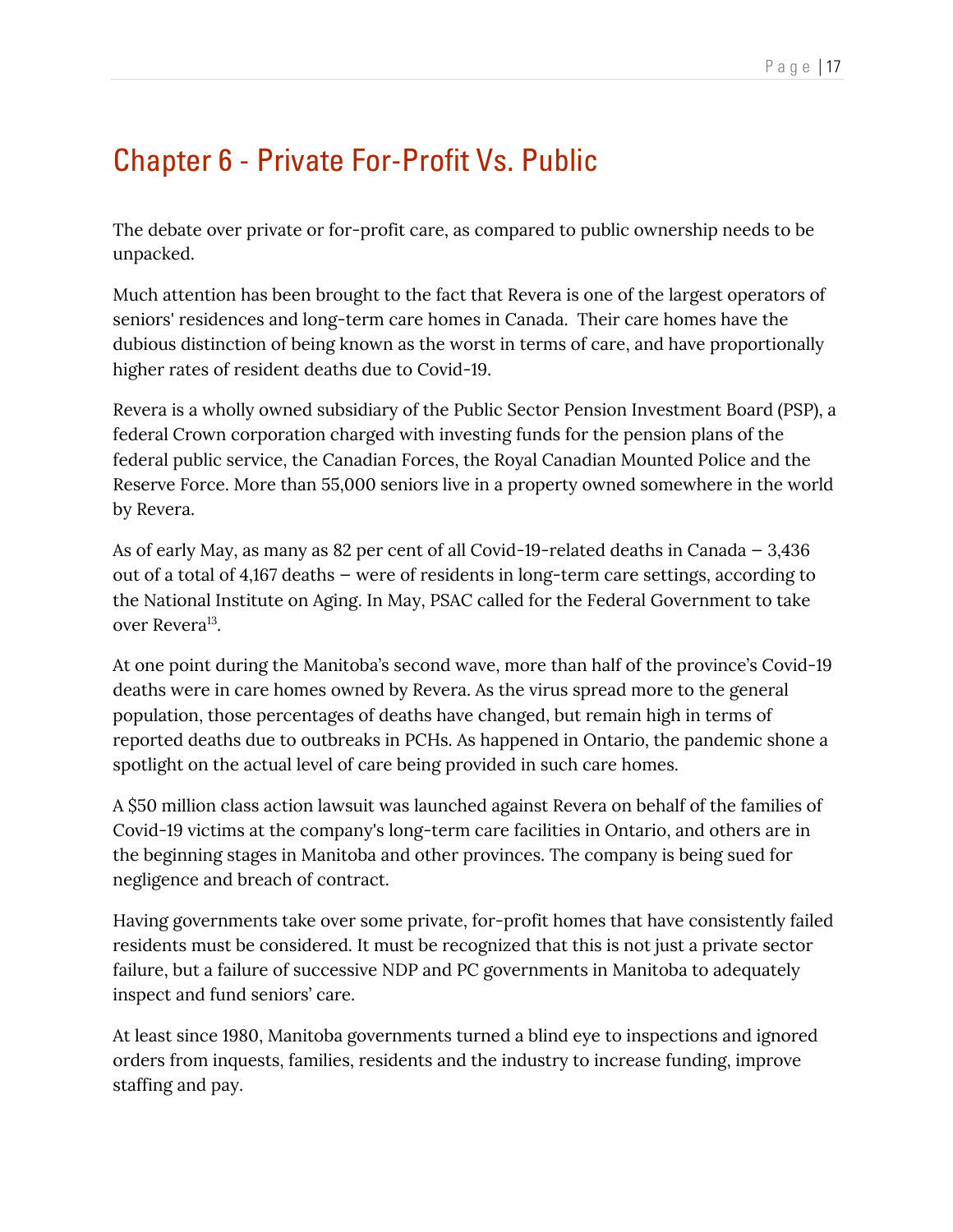Manitoba has a total of 125 long-term care homes; 57% are publicly owned, 13% are owned by private for-profit organizations and 30% are owned by private not-for-profit organizations.

There is no point in taking over private homes that have been responsible and kept their residents safe.

All homes must be held to standards of care, public supports, and everyone should have access to quality care.

The standard of care also requires public engagement from those with lived experience advocating for relatives.

The debate is not just public vs. private. The actual model of care matters and sets the culture of the facility.

Canada has one of the highest number of institutionalized seniors in the world. There can be little doubt that this has contributed to the appalling death rate in our PCHs.

The model we have been following in Canada has been to warehouse seniors, in a "hospital lite" setting, instead of providing health and living supports in a home setting.

There is an alternative.

# The Danish Model: Home, Not "Hospital-Lite"

Thirty years ago, Denmark decided to concentrate its health-care investments on the home and community care sectors, deciding that the elderly are better taken care of at home. $14,15$ 

Denmark has not built any new conventional nursing homes in 20 years but the elderly still receive excellent care where they live by well-trained staff. The law requires each municipality to offer at least one proactive visit per year by a community-based professional to every resident aged 75 and over.

When they do build new, the Danes opt for small independent apartment units, linked to a common kitchen and garden, where seniors can age independently in a protected environment. This concept has been pursued here in Winnipeg by a group called "Positive Spaces", to provide safe housing for members of the 2SLGBTQ\* community as they age.

The result is that only 36 per cent of long-term care funding in Denmark goes to special buildings like nursing homes, with the remaining 64 per cent going on home and community-based care. That's the ratio of what occurs in OECD countries like Canada.

The number of seniors in all age groups is expected to continue to rise, and by 2041, seniors are projected to comprise nearly a quarter (24.5%) of the Canadian population, as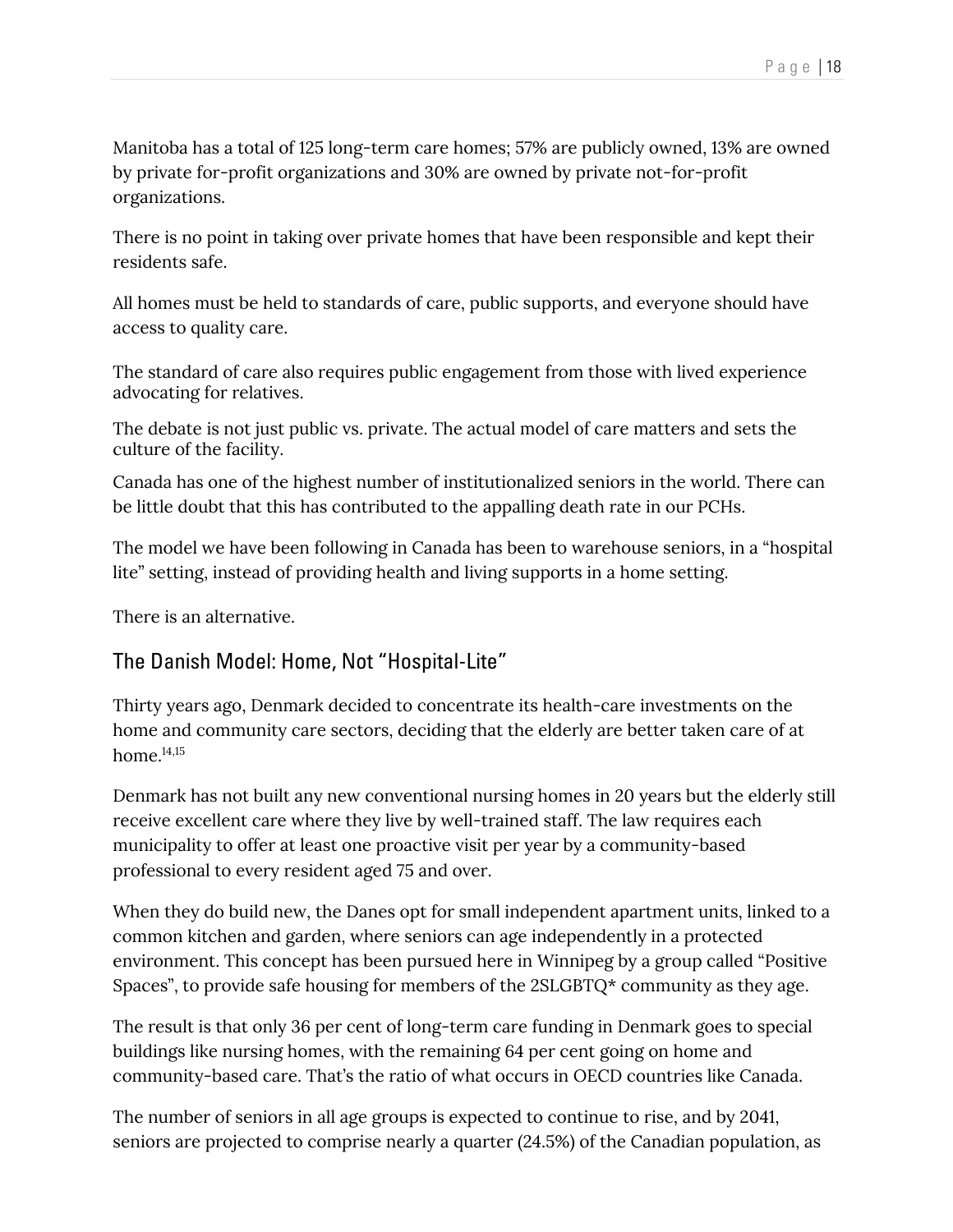compared to 14.8% today. In Manitoba between 2011 and 2016 alone, the population of persons 65 and over grew by 15.4%. Those aged 85 and over are expected to nearly triple to 5.8% of the total population by 2041.

Thorvaldson's Care home in Osborne Village in Winnipeg is an example that we know works well.<sup>16</sup>

They are an 'Intermediate' care facility for people who require more support than what is offered in the community, yet are not quite ready for placement in the clinical environment of a Personal Care Home.

These include, but are not limited to:

- 24 hour care by Health Care Aides with First Aid training
- An on-site Registered Nurse
- Daily assist with catheters/oxygen
- Health assessment/treatment/monitoring
- Frequent, in depth communication with medical practitioners
- Monitor blood sugar/blood pressure/weight/oxygen levels
- On-site preliminary testing for urinary tract infections
- Weekly Lab visit (blood, urine collected)
- Focus on health maintenance to prevent emergency medical needs
- Special diets accommodated
- Housekeeping & laundry (personal & linens)
- Accredited Recreation directors; Private, bedsitting rooms with washroom; and more

This environment is such that the residents lived long and enjoyable lives. We were told that typically, unless there was a significant disease issue, should a resident be moved to a typical PCH, it was only to receive important medical care during their last *days*, that could not be provided at Thorvaldson's.

# Summary of The Danish Model

The history of social housing for older people in Denmark goes back to the 1980s when the construction of nursing homes was generally abandoned, and rules on housing for dependent people were separated from rules on the provision of care. The national legislation concerning social housing for older people is effective for all types of housing for (older) people in need of care.

In 1996, the legislation regulating housing for dependent (older) people became part of the general Act on Social Housing. The most relevant rules within this legislation state that housing for older (dependent) people should be built under the general rules of social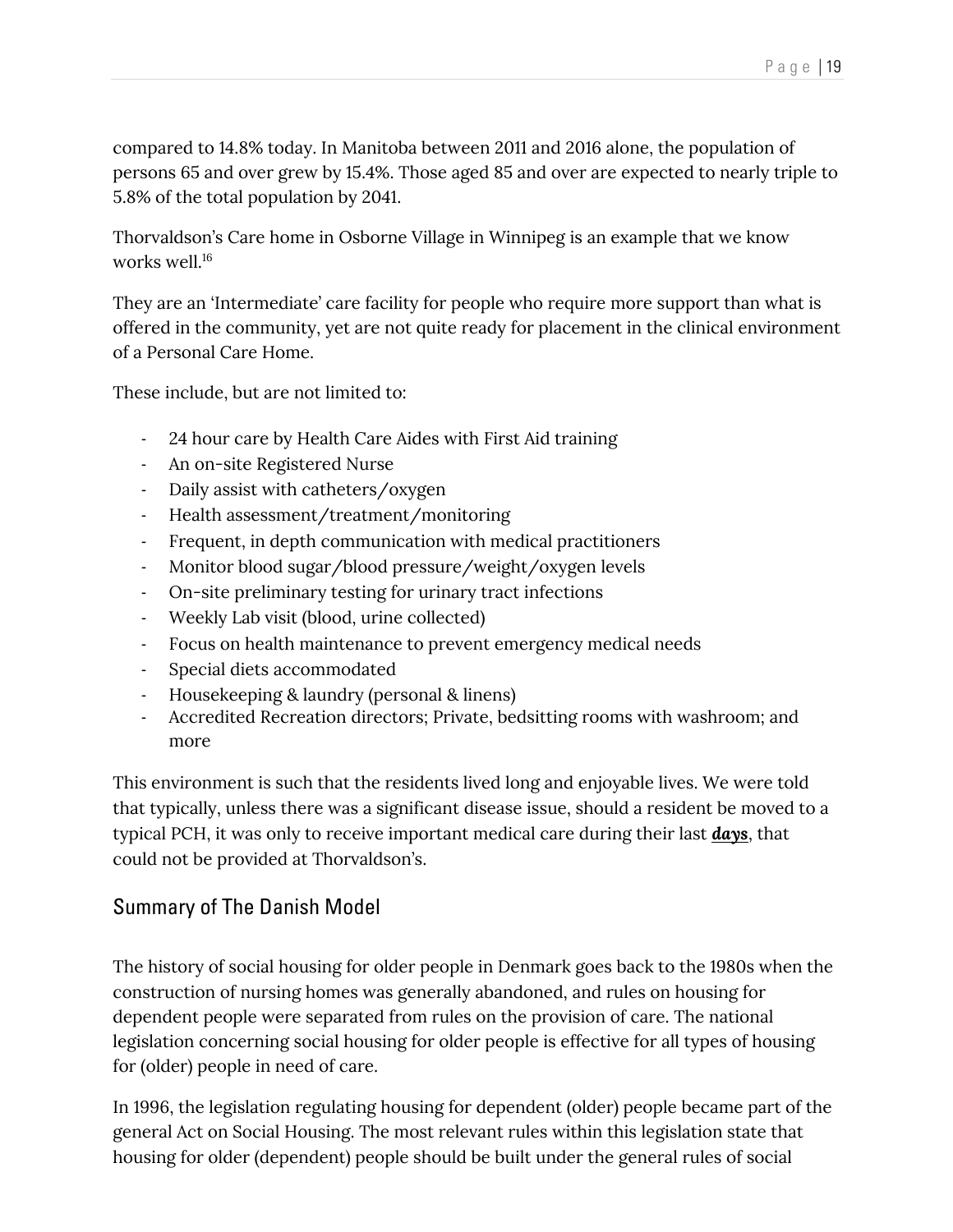housing. Among other things, this means that the residents of dwellings with related longterm care services are considered as tenants and not as clients or even as patients, with easy access to all integrated care facilities. This serves to 'normalise' the status of older people. According to this legislation, municipalities could no longer build conventional nursing homes, where there was less autonomy; for example, residents received pocket money from the institution rather than managing their own pensions.

The basic intention behind this national initiative has been to secure continuity in the life course, so that lifelong external support systems as well as autonomy are preserved to ensure self-determination for dependent (older) people. In addition, the negative stereotyping that comes from being labelled a patient is avoided.

The example demonstrates that it is possible to amend the legislation in a way that the autonomy of older and dependent people can be significantly maintained and increased.

In Denmark, the intention of passing a legislation where general rules on social housing apply to housing for older (dependent) people and of abandoning nursing homes was to increase continuity in the life course and self-determination for people in need of extensive care.

# *In an institution, the autonomy and individual activity of residents is reduced, while living as a tenant in an ordinary dwelling with easy access to necessary integrated care services is more preferable than living in a nursing home, as older people can continue their "normal" life.*

In Denmark, [institutional] nursing homes are now non-existent and all types of newly built housing for seniors with care needs come under the auspices of social housing and can be called assisted living arrangements. People living in a dwelling with integrated longterm care services can choose a package of services from the housing facility. While most residents make use of these services, it is still possible to choose which services are needed from the facility and which will be received from outside of this arrangement. There are no doctors attached to the facilities - the residents continue to see their GP.

The general rules, as well as the construction of the new types of long-term care dwellings, give the residents the opportunity for maintaining autonomy and to be respected as an individual.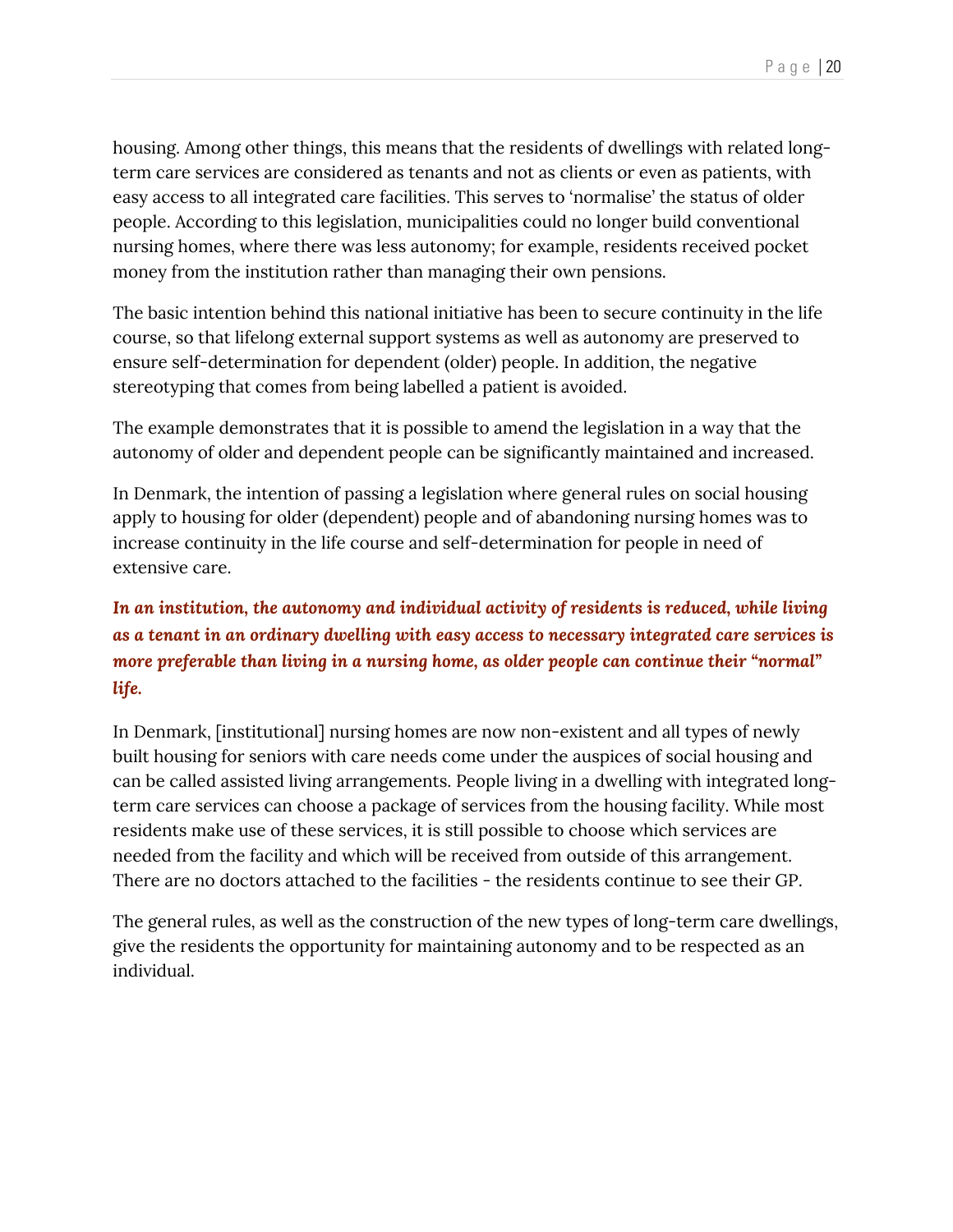# Chapter 7 - Conclusions and Recommendations

There are a number of important conclusions we must accept.

The first is that the tragedy of widespread Covid-19 deaths in Canada is not just the result of a short-term lack of preparation, but the consequence of decades of governments turning a blind eye to enforcement, and not investing in better care.

Polling revealed the vast majority of Canadians, and almost 100% of those over 65 years of age, wanted to age in place in their homes and not go to either a retirement home or PCH for as long as possible. Without the needed services in the community provided by government, the only option available for 99% of people is LTC facility living.

In the case of for-profit care models based on warehousing seniors at minimum expense, shareholders were profiting by running risks with the safety of residents. It is past due time to recognize this is not morally or politically acceptable.

This is why Manitoba needs an independent Seniors' Advocate – a watchdog with bark and bite – with resources to investigate, research and make recommendations to stand up for seniors across the province.

Manitoba also needs to move away from a reliance on "hospital lite" models of care and invest in new models – social care models that are kinder, more caring, and help ensure independence, dignity and a better quality of life for seniors. Canadians are living longer, and our population is more diverse. We need care that is culturally appropriate, including food.

# **RECOMMENDATION 1: Establish an Independent Manitoba Seniors' Advocate**

Throughout those years, Manitoba Liberals have been vocal advocates for seniors and their families.

As PC and NDP MLAs and governments turned a deaf ear and a blind eye to complaints, it fell to Manitoba Liberal MLAs to advocate for seniors and their families.

# The Role of the Seniors' Advocate

The Seniors' Advocate in British Columbia receives complaints, makes investigations and performs research and studies on every aspect of public policy affecting seniors' lives.

The Office of the Seniors Advocate should include: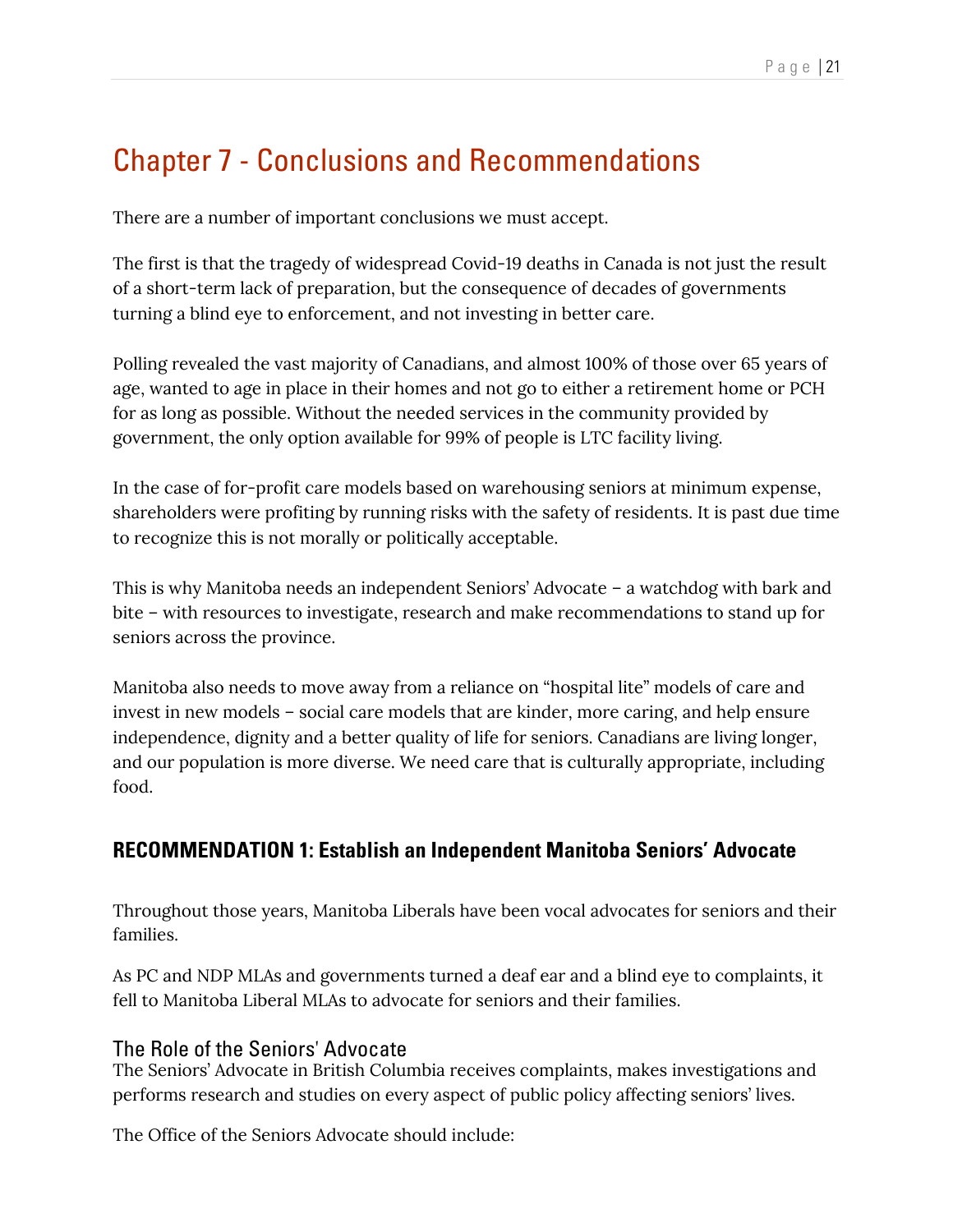- Monitoring and reporting the provision of all seniors' services including health care, housing, transportation, income, and personal supports.
- Researching issues that are important to the welfare of seniors
- Advocating in the interests of seniors.

In BC, a "Monitoring Senior Services" report is released every year to show areas that need the most improvement. Ontario is in the process of passing a bill to create a Seniors' Advocate Act, 2020, which sets out responsibilities as: "(a) monitor the provision of seniors' services, including those provided by the Government of Ontario; (b) analyze the policies of the Government of Ontario with respect to their impact on seniors; (c) analyze issues that the Seniors' Advocate believes to be important to the welfare of seniors generally; and (d) advocate in the interests of seniors and their family members who act as caregivers."

# **RECOMMENDATION 2: Focus on Care in Homes & the Community, not "Hospital-Lite" settings**

New investments must include services that are needed for seniors to remain in their homes wherever those are.

One better and more efficient option is the Buurtzorg Neighbourhood Care Teams as created in the Netherlands. They are responsible for all care needs, referring to specialists like the Geriatric Team, who can provide Physical Therapy, Occupational Therapy, nutrition, speech pathology, pharmacy for de-prescribing, and more.

The social care needs can be met with a separate organized team of HCAs and those who specialize in social care needs (like Daughters on Call which originated in rural Manitoba, but offers services in Winnipeg now too). The UK is trying "parish nurses" who work out of neighbourhood places of worship to provide home services.

These are the services that reduce Alternate Level Care (ALC) beds, keep seniors out of Emergency departments and urgent care centres - especially the Geriatric teams set up to respond to seniors who show up in ED or UC centres and prevent inappropriate admissions and the slippery slope to LTC.

These are what will keep seniors in their homes and out of facilities where many don't want to go to really unless there is a specific need that is not being met - such as the wanderers with dementia who would be unsafe at home. 61% of those with dementia in 2015 CIHI Seniors in Transition, are in the community being looked after by family because there are no services to help supplement care by family or respite.

Other new investments in care should be the expansion of "intermediate" homes.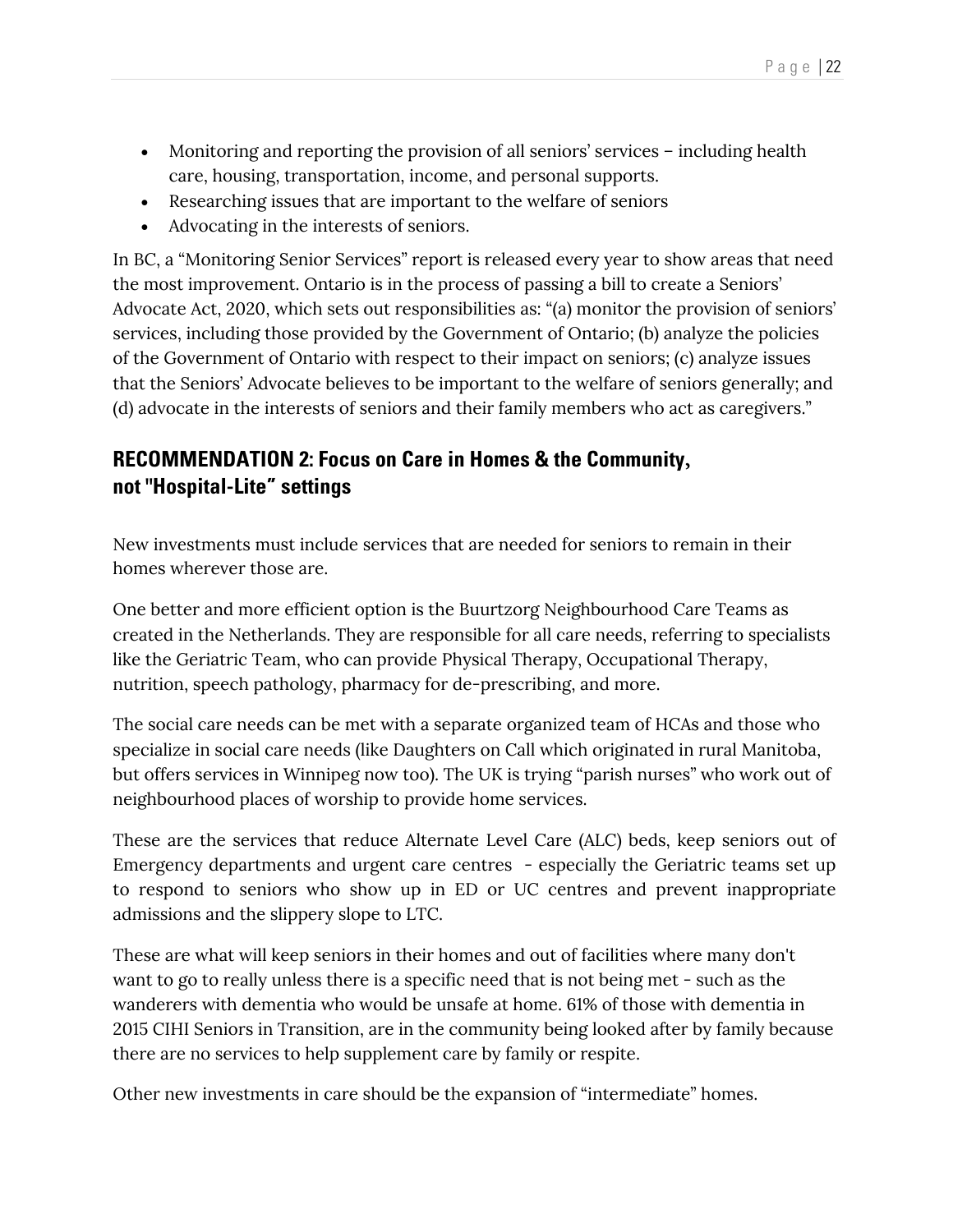- Every effort should be made to encourage seniors to age in place
- Homes should be run as non-profit organizations with adequate staffing, including medical supports
- Staff must be trained and properly compensated

There is true value in quality care because it increases residents' quality of life while preventing more serious complications. There should be a focus on ensuring staff are trained and amenable to working with the elderly, with a focus on patience; teamwork; empathy; compassion; Validation training; while allowing for adequate time to build a relationship with those in their care.

It should be an affordable option for anyone who needs it. If they are to require medical care, it should not be in a clinical setting, but rather in a comfortable home-like environment.

In closing, we must challenge another myth: the common and conservative idea that we cannot afford to care properly for seniors. This amounts to saying that we cannot afford to do the right thing.

For the same 40 years that we have been neglecting seniors care in Canada, conservatives have been saying that health care and education are too expensive, and that we can't afford it. This is not based on evidence, but in anti-government ideology.

Quality public health care, education and infrastructure are not "costs". They are the cornerstone of community. Investing in keeping people healthy and increasing their knowledge and skills grows the economy.

In the long run, doing things properly is always more cost-effective than doing them badly.

It is past due time to set things right and put an end to 40+ years of neglect with a new era of care.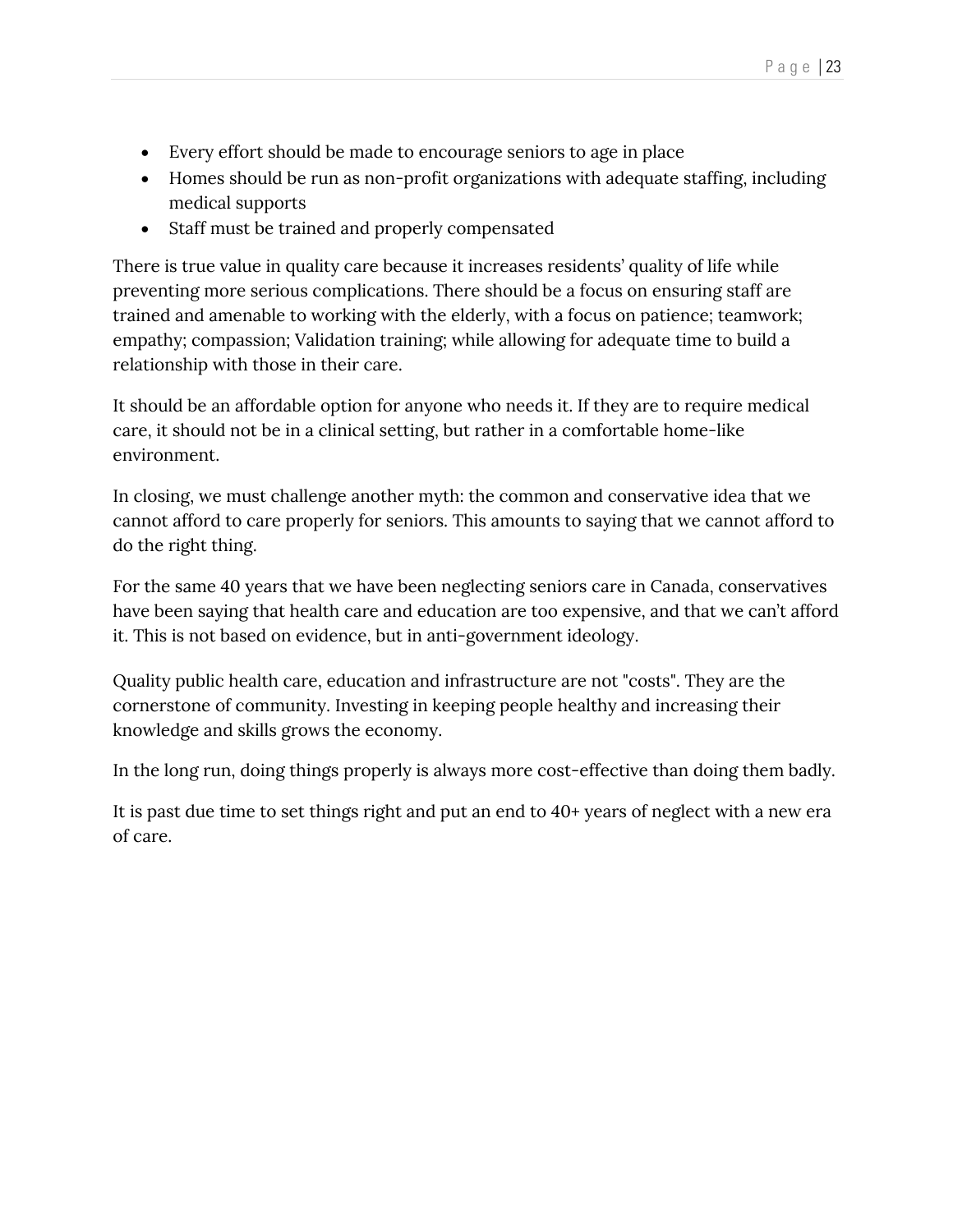# Appendix 1: Personal Care Home Standards Review Processes and Results

There are a total of 26 standards for personal care home operations. $^{17}$ 

Reviews of PCHs take place every two years and are conducted by a "Standards Review Team" consisting of Manitoba Health and Regional Health Authority staff. Unscheduled visits also take place. The 26 standards are divided into three sections. Five standards that are considered CORE and are reviewed at each visit. Of the remaining standards, only seven others need be reviewed for a total of 12 of the 26 that are conducted every two years.

The Core Standards are:

- Standard 7 Integrated Care Plan
- Standard 9 Use of Restraints
- Standard 12 Pharmacy Services
- Standard 19 Safety and Security
- Standard 24 Staff Education

The Remaining "Optional" Standards are:

- Standard 1 Bill of Rights
- Standard 2 Resident Council
- Standard 3 Eligibility for Admission
- Standard 4 Information on Admission
- Standard 5 Participation in Care Plans
- Standard 6 Initial Care Plan
- Standard 8 Freedom from Abuse
- Standard 10 Medical Care
- Standard 11 General Nursing Services
- Standard 13 Health Records
- Standard 14 Dietary Services
- Standard 15 Housekeeping Services
- Standard 16 Laundry Services
- Standard 17 Recreation
- Standard 18 Spiritual and Religious Care
- Standard 20 Disaster Management
- Standard 21 Infection Control Program
- Standard 22 Person in Charge
- Standard 23 Qualified Staff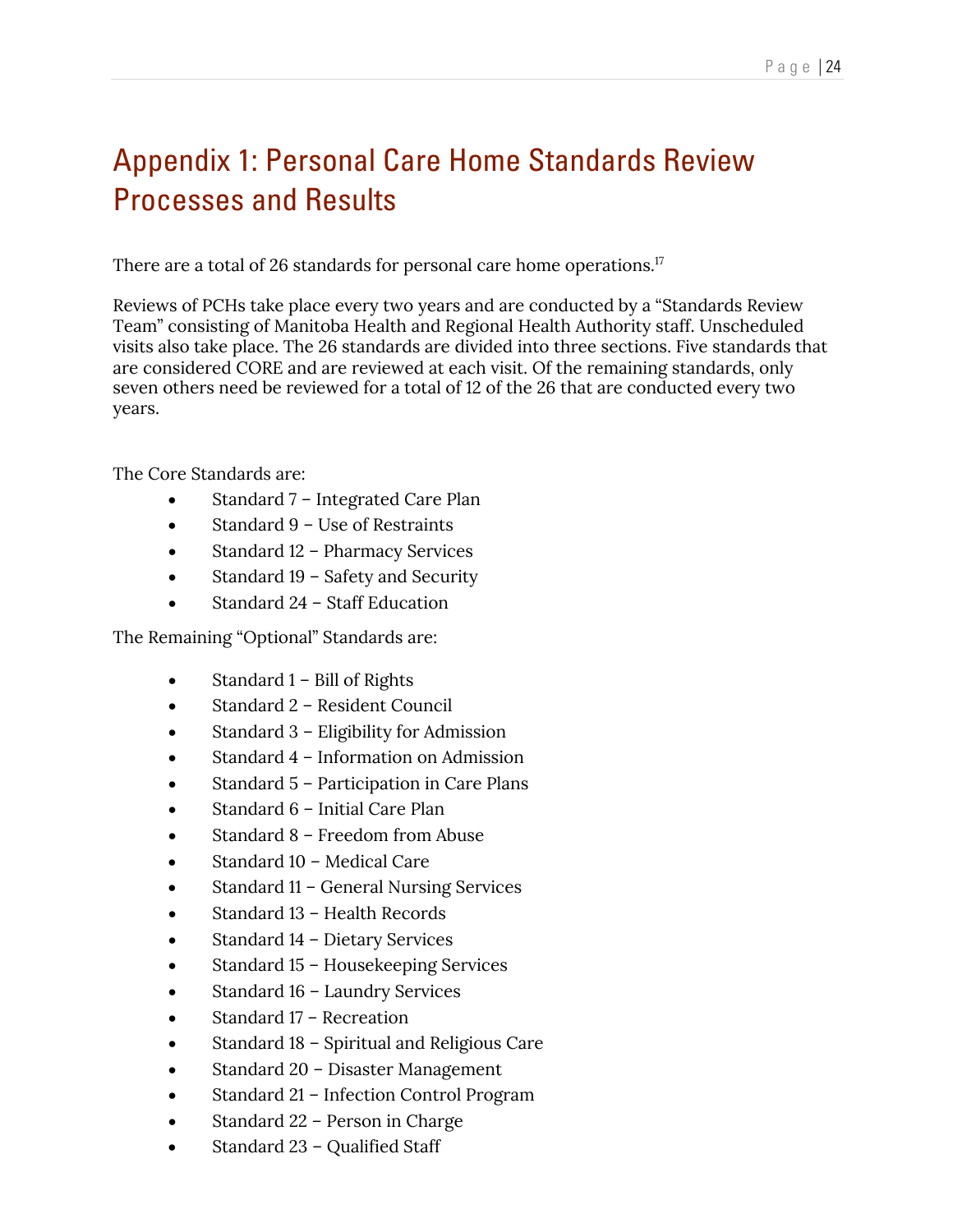- Standard 25 Complaints
- Standard 26 Reports about Occurrences

To receive a met rating, all mandatory measures must be met. At least 80% of all the seven other measures must also be met. But what about the remaining 12?

Part of the process is for the PCH to complete a self-assessment of all 26 Standards and submit this to the Standards Review Team at least ten days prior to the scheduled visit. At the time of the scheduled standards visit, one of the three evaluation tools will be selected as the basis for the standards review. The tool to be used is not revealed to the PCH until The Standards Review Team has received the self-assessment (sometimes not until one week before).

The typical standards visit takes one full day. During the visit, the Standards Review Team tours the home, and assesses the care as it is being delivered. They are supposed to review selected resident charts as well as facility policies, procedures and reports applicable to the standards they are reviewing. There may also be interviews with staff, residents and families as applicable.

At the end of the standards visit, the Standards Review Team will meet with the PCH team and review the results.

A report is written by the Standards Review Team and sent to the RHA, the RHA will forward the report to the Personal Care Home. The report details the standards that were met, partially met or unmet and the home has 100 days to submit an action plan to address any standards that were either partially met or unmet.

To demonstrate the folly of this system, we present excerpts from a CBC investigation on the inspection findings of the March 9 and 10 biennial inspection of Parkview Place, one of Winnipeg's most notorious "care" homes. Many of our caucus' cases are related to residents of Parkview.

The inspectors looked at 12 pre-set standards, including use of restraints, pharmacy services and disaster management. Parkview passed every single standard review.

However, under the safety and security standards section reviewers noted infection control issues. They found:

- Numerous washrooms in need of attention in their flooring, undersized toilets and a strong smell of urine.
- Cockroach issues dating back to 2018, based on a review of exterminator reports.
- Outstanding repairs recommended to prevent insects from getting into the kitchen were not completed.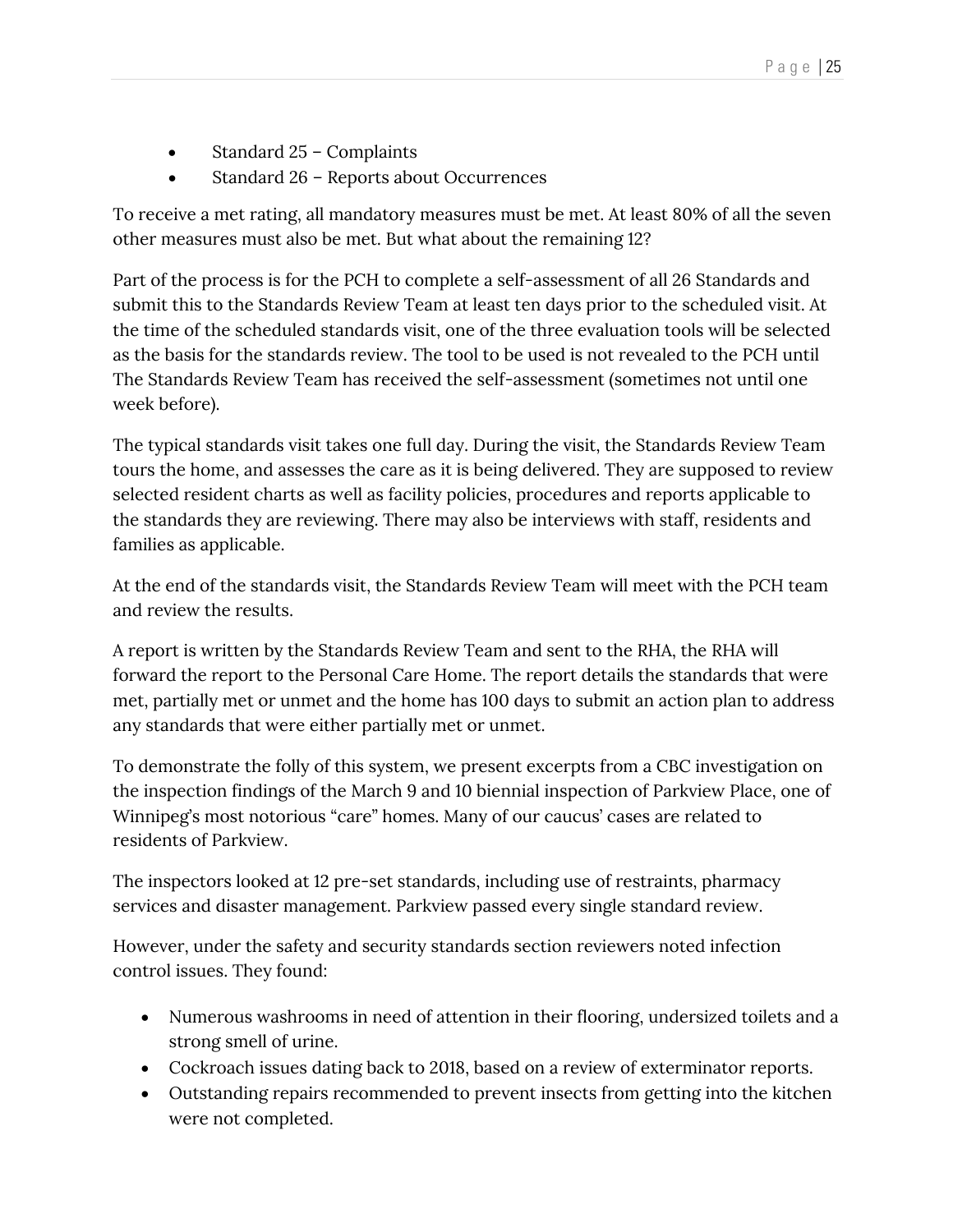- High surfaces in kitchen including top of range hood over cook stoves found to have very heavy grease-laden dust.
- Numerous cracks, gaps and missing baseboards which provided a collection point for dirt.
- Damaged drywall.
- A need for "greater attention to high-level cleaning is required.

It is very important to note several things from this report, with the realization that it took place during a pandemic where 29 deaths were reported related to Covid-19 and over 108 positive cases in residents and staff.

- 1. Cockroaches in Personal Care Homes have been a known issue by both previous provincial governments, dating back to 2006, yet still remains an "ongoing issue".
- 2. None of the standards that family members bring to our attention such as:
	- Resident's Bill of Rights
	- Freedom from Abuse
	- Medical Care
	- General Nursing Services
	- Dietary Services
	- Infection Control Program

…were part of the inspection report. This leads us to surmise that the inspectors take management at their word that all is OK in those areas. These six points can be made for any case at a personal care home that has been mentioned in the news, or by family members who come to us for help.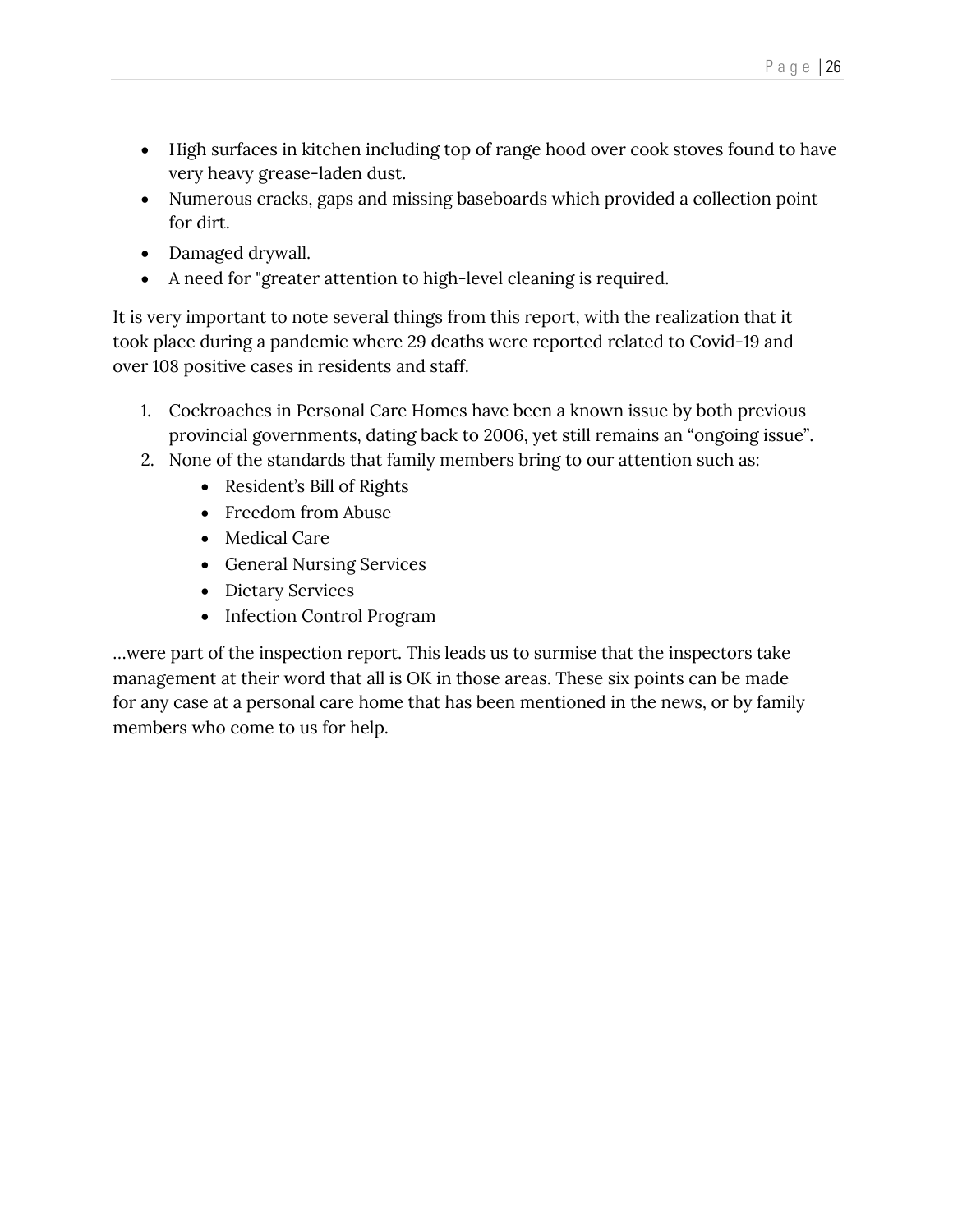# Appendix 2: Family & Residents' Accounts

# Family 1

- My 87-year-old mom has been a resident in Bethesda Place in Steinbach for 3.5 years, from day one there has been not enough staff per residents.
- Most staff do not have full-time hours and wish that they did. This would be so beneficial for both the consistency of care & development of relationships with residents and for financial security for the staff member.
- My mom will sit for hours in her room with the door closed & not see anyone. With Covid this has gotten much worse especially with the outbreak there.
- I was visiting tonight for 1.5 hours & did not see any staff the whole time I was there. I had to get someone washing dishes to let me out of the building
- This has such a negative impact on their physical, mental & emotional well-being. All the residents have is the staff to interact with & they are run off their feet and have no time to visit with residents.

- We sent letters to Brian Pallister, Cameron Friesen and the President and CEO of Riverview, Norman Kasian. Norman met with us and explained that his hands were tied for hiring more staff or adjusting the 3.6 hours per resident used for staffing.
- Director of Resident Care Services met with mom regularly to adjust her Care Plan to meet her needs better. The improvements have made a difference but my mom has to live with the burden that if she is getting the care she needs met, those that can't speak for themselves are not receiving the care they need because there is not enough staff to meet the needs of everyone.
- She is observing clear signs of staff burn out which puts her and the other resident's health at risk from mistakes that could even allow an inadvertent COVID outbreak to happen.
- We tried to start a group with the families of the residents when the number of residents on the floor were increased but we were blocked from contacting them with posters. We manually handed out posters to visiting families on Mothers Day in 2019 but didn't get much of a response.
- My mom is grateful for the level of care that she is provided by the staff in the Personal Care Home. She has concerns how the PCH is understaffed though and how her health and those of the other residents are at risk because of inadequate staffing. She has been trying to get her voice heard since May 2019 when the number of residents were increased on her floor but staffing was not increased. Her level of care declined drastically.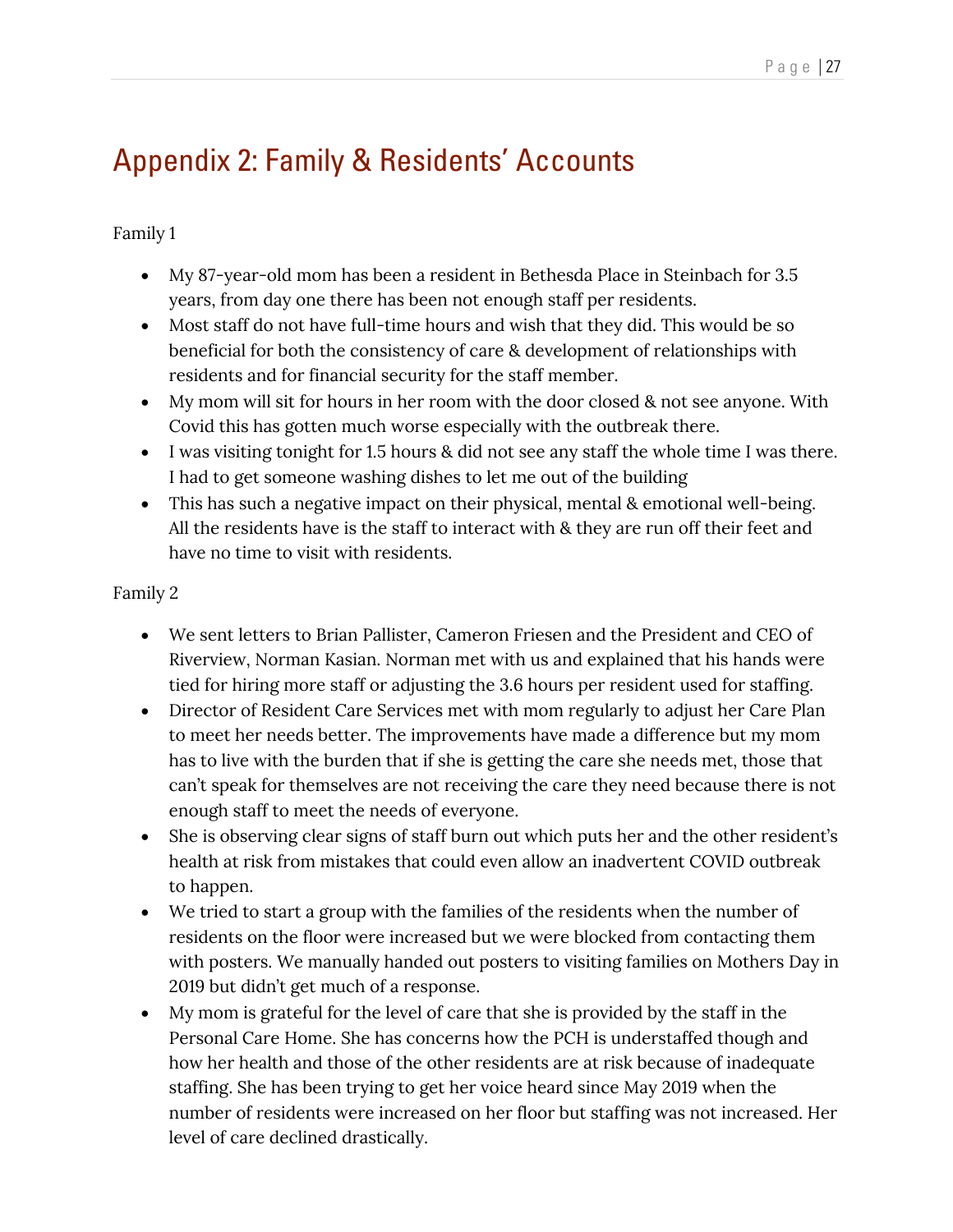• We sent letters to Brian Pallister, Cameron Friesen and the President and CEO of Riverview, Norman Kasian. Norman met with us and explained that his hands were tied for hiring more staff or adjusting the 3.6 hours per resident used for staffing. Joanne Dinicola from the WRHA met with my mom with a similar response.

## Family 3

- I came to visit my mother early Friday evening and found her hanging halfway out of her bed. I put her back in her bed and asked her what happened. She had called for assistance to the washroom and the aide did not use the device that was posted for the staff to use in getting her in and out of bed. I reported the situation to the floor LPN who said she had not been told of any incidents. The aid said that my Mom had fallen out of bed while she was assisting her into bed. The staff is so rushed to do their work which is more than they can handle safely that they cut corners.
- I learned of the issue of residents waiting for over 30 minutes to receive assistance to the washroom, with most needing to be cleaned. My mother-in-law needed assistance to the washroom and thus she frequently had UTI's.
- Parkview: another cost cutting measure that this establishment uses is that the charge nurse on each floor is an LPN and the head nurse over all is a BN. I guess because there are so many floors in Parkview that having a BN on each floor would cut into their profits.
- Not only are there not enough (staff) but they are poorly paid. I say shame on the company but more so shame on the government.

- In October of 2011 my Mother (age 97) was placed in Parkview Place, over time I found out that in all of the Revera nursing homes at least, many clients are diapered. This is to avoid them soiling their beds and allowing the staff to clean the client up. And on the surface that seems reasonable. However, it allows Revera to hire less staff. So, when the clients are returned to their rooms after dining many of them press their call buttons to get assistance to the washroom. But there are only a few aids assigned to a large number of clients thus many of them wait and wait until finally they cannot wait any longer, and they soil themselves. Then they sit in their own feces and urine until an aid can come and clean them.
- I came every day to see my Mom and I believe it was the second week that she had her first bath. I came to visit and she asked me if it was okay if she didn't have any more baths, it was an awful experience, she said the water was cold
- Can you see how few staff can be stretched to the limit? It is not the staff; it is the staffing numbers that are insufficient to actually care for the residents.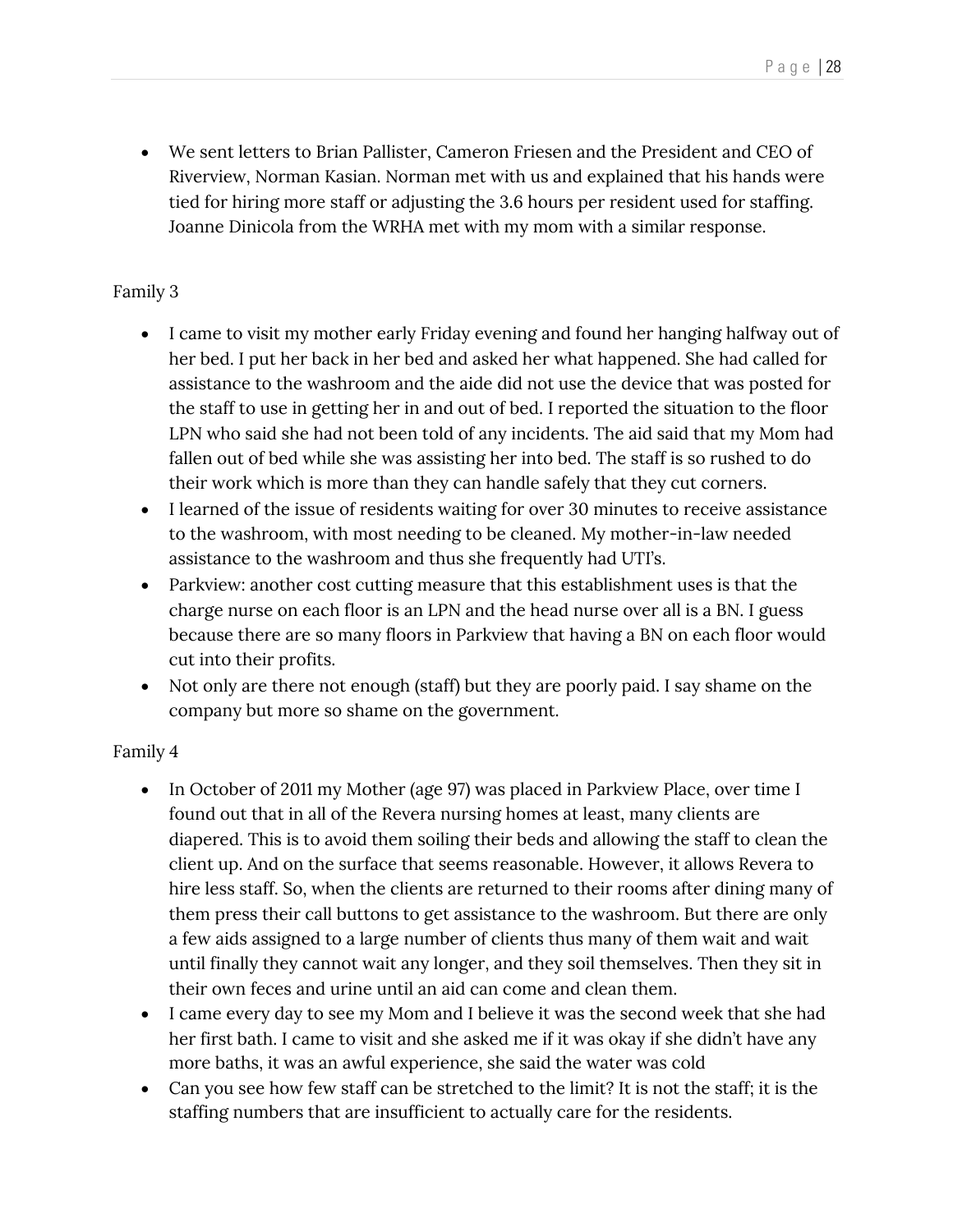• Parkview has a variety of residents, many of whom have no families to advocate for them and they are the most susceptible to the short comings of the system. Because Parkview is large, old and complex it is no wonder that COVID spread so easily. I doubt if infection control practices were done or monitored. Again, staffing is an issue because of the cost.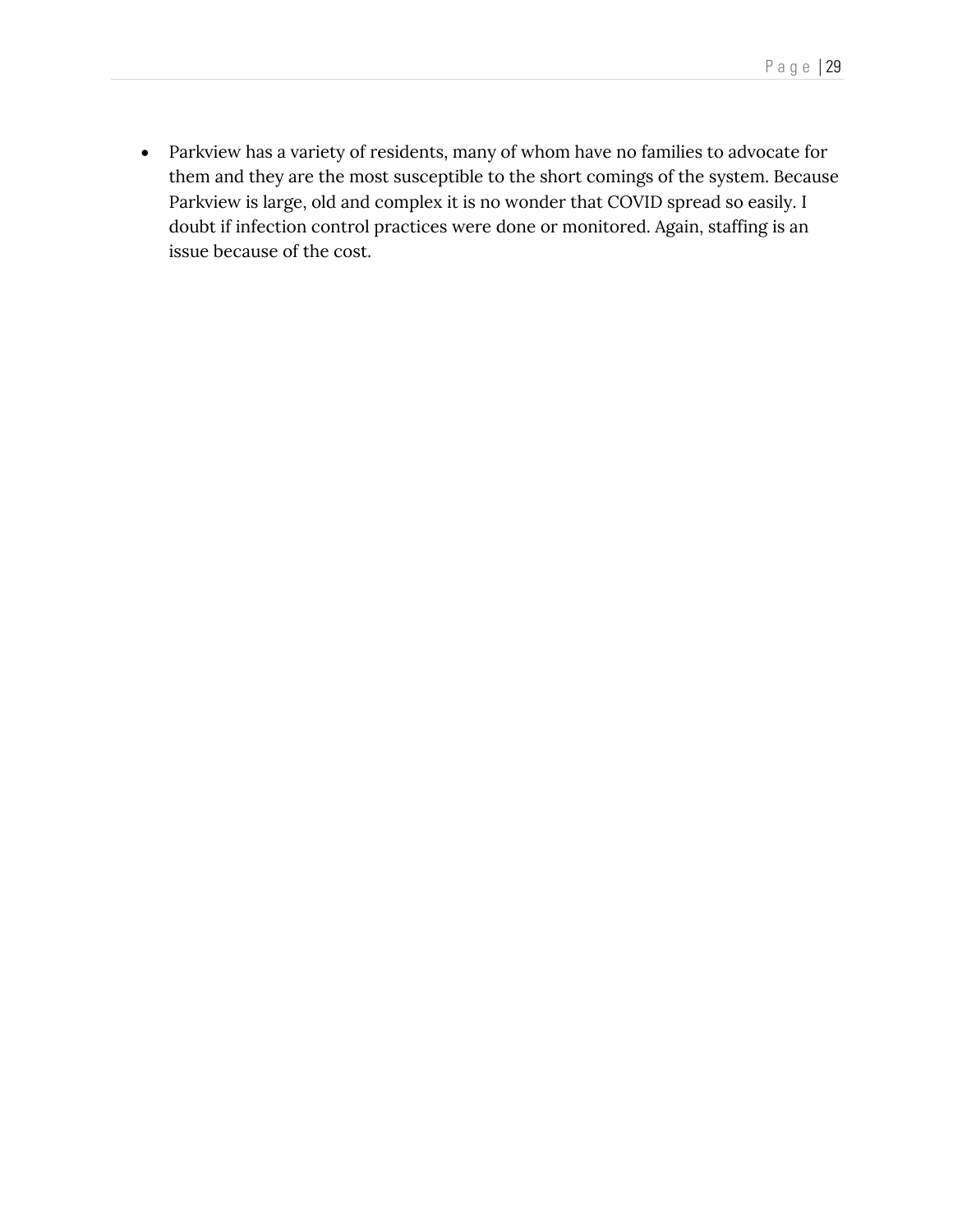- In the first few weeks of residing at Maples PCH, mom spoke of being treated poorly, the quality of the food was not good, missed receiving her medication and that water for her CPAP machine was not attended to properly.
- On November 2 she did not sound good and she stated that no one was attending to her and that she was sitting in her own urine-soaked diaper and bed. If it was not for the fact that she had her own phone in her room, we might not have known about the issues surrounding her care and her health. Paramedics were called and requested to attend upon her.
- A nurse advised that she was going to get to his mother eventually but that she was "just one nurse to 60 residents".
- The paramedic advised that his mom had been showing symptoms of influenza for 3 days. We were never informed that she was symptomatic and we found out that afternoon that she was positive for Covid-19. We were advised that she would currently continue to be monitored at the home. They stated that she was stable, not eating but taking fluids. the next morning we received a call at 5:00 a.m. that she was being transferred to the hospital.
- Once in the hospital the Covid-19 progressed so quickly that we couldn't even bring all the family together. When we spoke with her, she was still coherent and telling us she would continue to fight the Covid-19. On Friday, the doctor called to advise that she was not progressing in the right direction and it was time to make her comfortable.
- Watching someone pass away from Covid-19 is the worst thing you will see in your life. After 12 hours she passed. On Friday, at around 11:40 p.m. we received the call that she was gone.
- To find out shortly thereafter the chaos and disturbing details that ensued at Maples PCH tells us that she did not receive the care she should have and that they for whatever reason Revera actively refused to make known the problems they were having.

- And how does 1 HCA get 35 residents up in an hour, its ridiculous, when visiting, all you hear are bells going and people asking for help!
- The HCAs are wonderful, but never stay. I wonder why? The burn out level for them is phenomenal!
- We do realize that there were also staff going above and beyond which we greatly appreciated.
- When my mother was in care, she didn't always get her treatments daily if we were not in attendance and asking for them.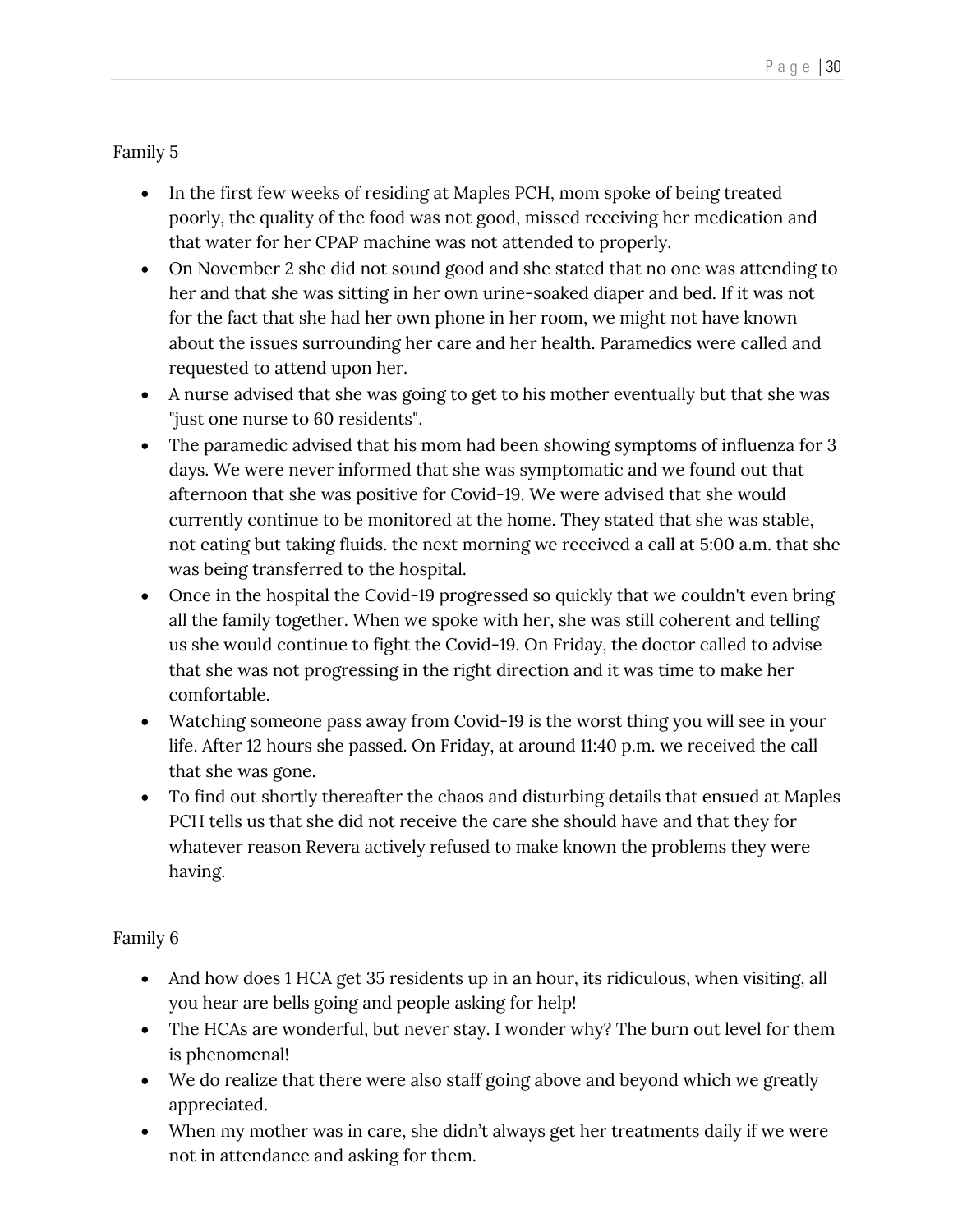• Once she had a treatable UTI, and instead of treating it, they used it as a platform to try and change her DNR, they called in the family, asking if we really felt this should be treated at her age. Imagine, a UTI, treatable with antibiotics, and they are asking us to let her get septic and die!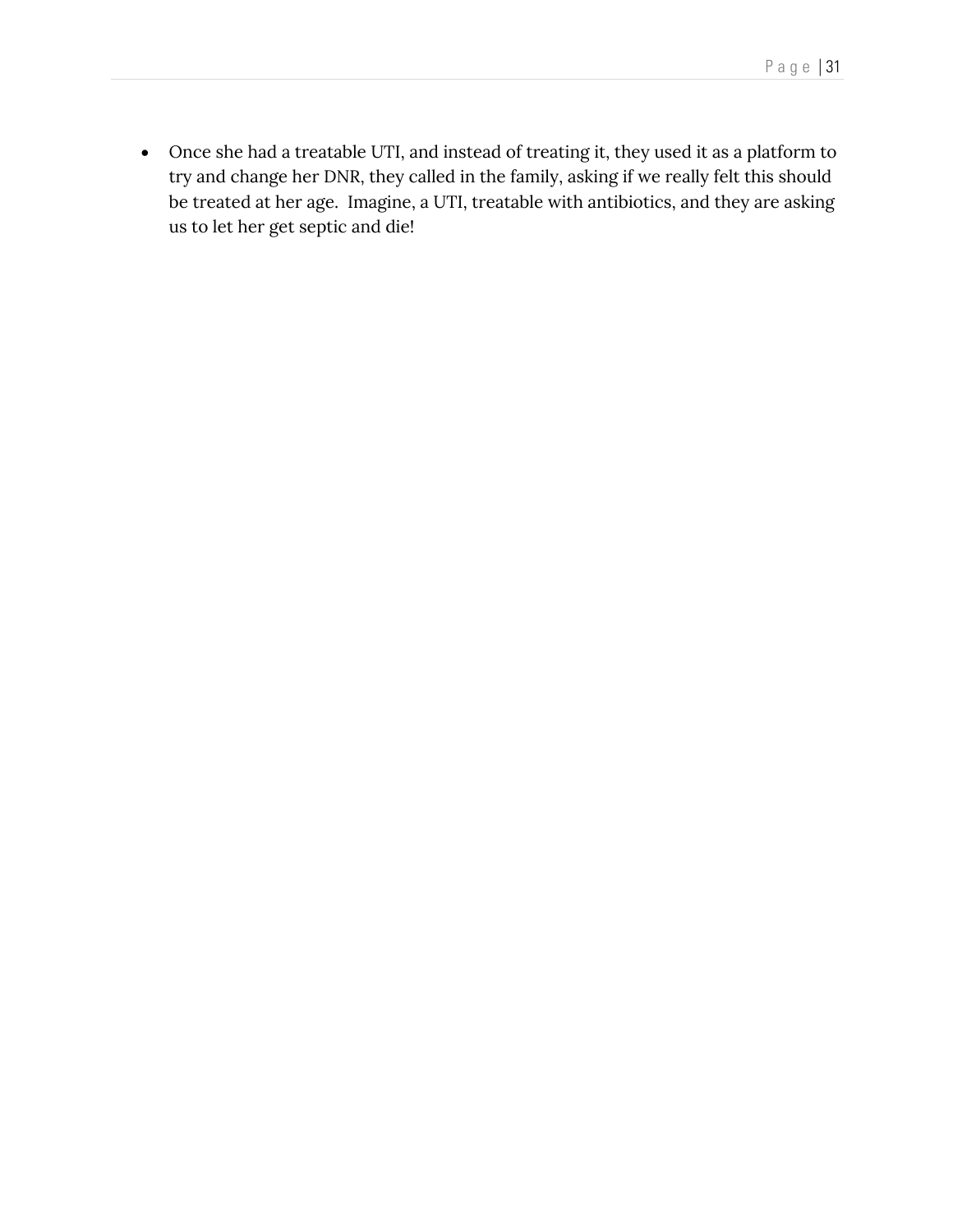- His room often smelled of urine, his laundry done by staff was often lost, and on several occasions, we heard very loud staff yelling at him while we waited outside of his room.
- During his stay staff repeatedly said how unhappy and over worked they were and that they were so under staffed they could not take him for his daily hall walk or exercise sessions. Over 5 months he became immobile due to inactivity and lack of proper care and attention.

#### Son

- On September 18th, dad had a serious breathing issue. His condition was so poor that his son took him to the Health Sciences Centre Emergency Room. Dad was immediately triaged as he looked very frail and very dehydrated. He was given fluids intravenously to enable him to be properly hydrated, which alleviated his breathing issue. He was released on September 20th and returned to the care home, where the symptoms of fluid in his lungs soon returned.
- We voiced our concerns many times with staff in management positions with very few results. He inevitably ended up back in the hospital a few months later with bed sores so infected that doctors mentioned how sad it was to see patients arriving in such poor health condition from the care homes due to neglect.
- Regrettably our father did not survive his condition as hard as hospital medical staff worked to save him. Many of our elderly relatives are now very critical of the system and hope that they never have to face such distressing care conditions.
- Our struggle occurred when our father with dementia went into a Winnipeg care home 5 years ago. He was put on heavy medication to calm his agitated behaviour without our consultation to the point that he did not recognize his own family. He was so overdosed by staff that they had to rush him to emergency.

- My Dad lived at Maples Personal Care Home for several years, a few years back, before passing away just months before his 105th birthday. I can't say enough for the care given him. Weekends were the times most often they were short staffed.
- Considering most living there had different degrees of dementia, I was amazed at how smoothly everything seemed to run. The atmosphere was comfortable, everyone was treated with the utmost respect - the meals were always tasty and served at the proper temperature - and if there was ever a situation where an individual needed to be taken to their room during lunch, someone was always there to step in and help -- or continue feeding whoever needed assistance.
- We really liked the personnel who worked at the Maples. They were kind, compassionate, helpful, friendly -- the atmosphere so comfortable.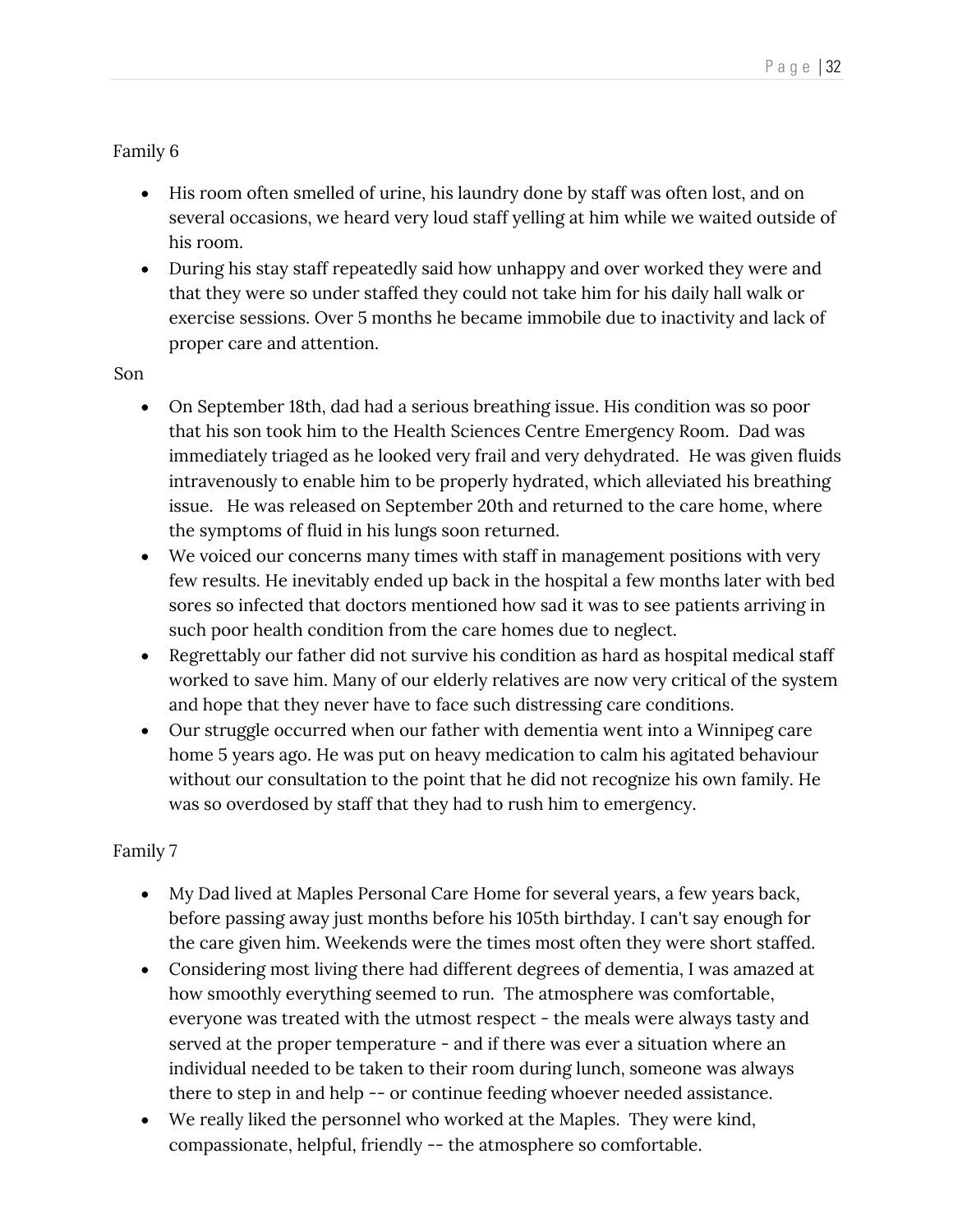- I know that everyone we became friendly with, who worked at the Maples always said they were the lowest paid employees of Revera -- they never had enough staff to cover illness or emergency situations. Everybody just worked double time.
- He had several falls -- the worst being the time he fell into the tv stand in front of the Nursing Station. That sent him straight to the hospital. We met him there (his head lying in a pool of blood until he was 'repaired' and resting comfortably.) The Doctors explained they couldn't do much because of his age and hoped the bleeding in his head would be absorbed. It did, over time.
- Most of the falls Dad had were because he persisted in trying to do things he was told not to. He wouldn't press the button if he needed to go to the bathroom, as he didn't want to 'bother' anyone. He thought he could do it himself. Couldn't blame that on dementia.
- Our whole family is stubborn. Most of the falls Dad had were because he persisted in trying to do things he was told not to. ie. 'If you need to go to the bathroom, press the button and we will come and help." He wouldn't press the button as he didn't want to 'bother' anyone. He could do it himself. Couldn't blame that on dementia.

- I was told today that they don't have staff to toilet residents on evening shift when I checked if mom had been toileted after lunch.
- On Saturday I came to see mom after supper at 5:45. They get served at 4:15 or earlier but mom's supper was still wrapped in cellophane, untouched, and sitting in the fridge. There hadn't been any attempts made to feed her, nor did anyone come to apologize that she wasn't fed! The excuse I got was, "there's only two of us, and they're all (21 people) feeders!"
- Today I spoke to another resident's family member on the adjoining unit, and she stated that she has seen this as well on their unit. That the people, especially those who cannot speak for themselves, are not getting their meals. She also has seen full meal trays wrapped and sitting in the fridge; and other residents have told her they are hungry!

- My 87 year old mother is in Supportive housing for dementia and the initial lockdown was a nightmare for her. She struggled and deteriorated immensely and also not allowed to leave building, so was denied healthcare by not being able to see her GP.
- She fell in her apartment in July and staff couldn't tell me what happened
- They have no medical staff in this facility, so a homemaker told me "she was fine".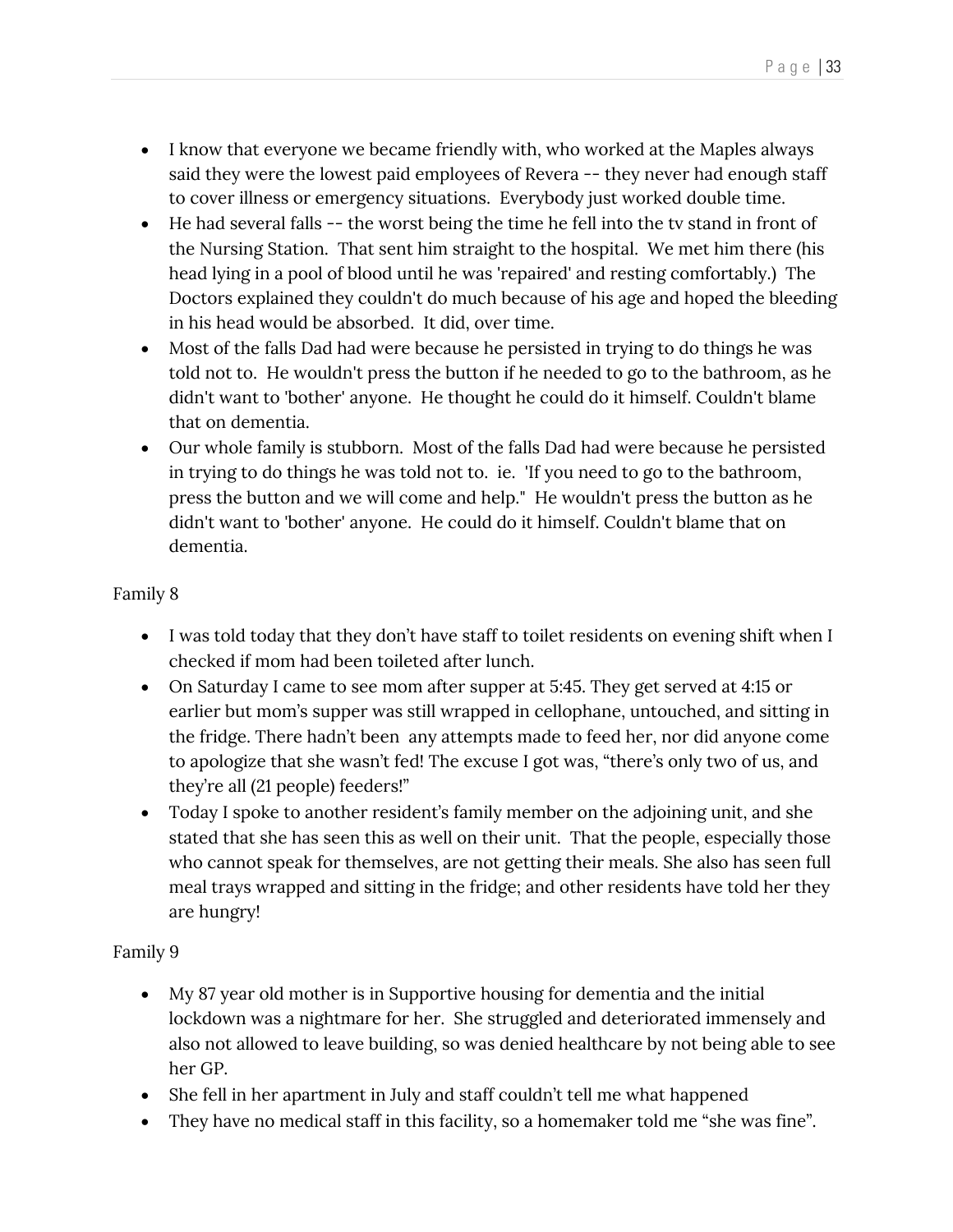- I was told there was no one to monitor my mom's cellulitis because not a medical facility. Supportive housing for dementia falls under the umbrella of Long Term Care, but has no medical staff, only home care that comes in.
- Dementia patients do not do well without family caregivers and one staff homemaker to 12 residents

- My Mum, was 89 when she moved into Supportive Housing in August of 2019.
- She had been diagnosed with Alzheimer's disease, and needed a lot more support in daily living, but was physically doing well.
- In February of this year, she and another woman collided walkers while coming back from the afternoon activity. Both were sent to hospital. She had a severe ankle fracture that required surgery. Within 10 days, she had acquired pinkeye, thrush, and impetigo.
- To make a long story short, she was to be non-weight bearing for 10 weeks, and while in the hospital, declined so much that she would be unable to return to Supportive Housing. We also discovered at that time that she had Congestive heart failure (CHF) that was quite severe.
- Our preferred PCH did not have a bed available, and, under threat of a \$200/day fee to stay in the hospital, we accepted a bed at a less than ideal PCH, in the hope that a bed would open up at our preferred home. She turned 90 the day after she arrived at the PCH.
- From the beginning, we were concerned, because of shared rooms at that facility. We wondered if she would be ok with a room mate. We arranged to pick up a week's worth of clothing, and some of her small possessions, and bring them over to her. I discovered two weeks later that all of her things were promptly lost for good, when the floor nurse called to ask if I was bringing any clothes for her. I discovered that they had been dressing her in her hospital gown and a pair of pants from the lost and found. My heart broke.
- Right from the beginning, communication was difficult. The doctor for the facility, the director of care, any administrative staff, really...nobody was ever available. Mum's follow up appointment with her surgeon was cancelled, as it was considered to be unsafe for her to go into a hospital and then return to the facility. At the same time, the appointment for a mobile x-ray never happened, as the technician didn't show up.
- I got weekly calls from the floor nurse, telling me how well Mum was doing. They said her ankle dressing was changed and inspected weekly. Then one day she told me that, "We can kind of see the screws in your mum's ankle."
- The surgeon was very upset, and obviously, so were we. It was thought that the hardware was now "colonized by bacteria", and she may need to have it removed in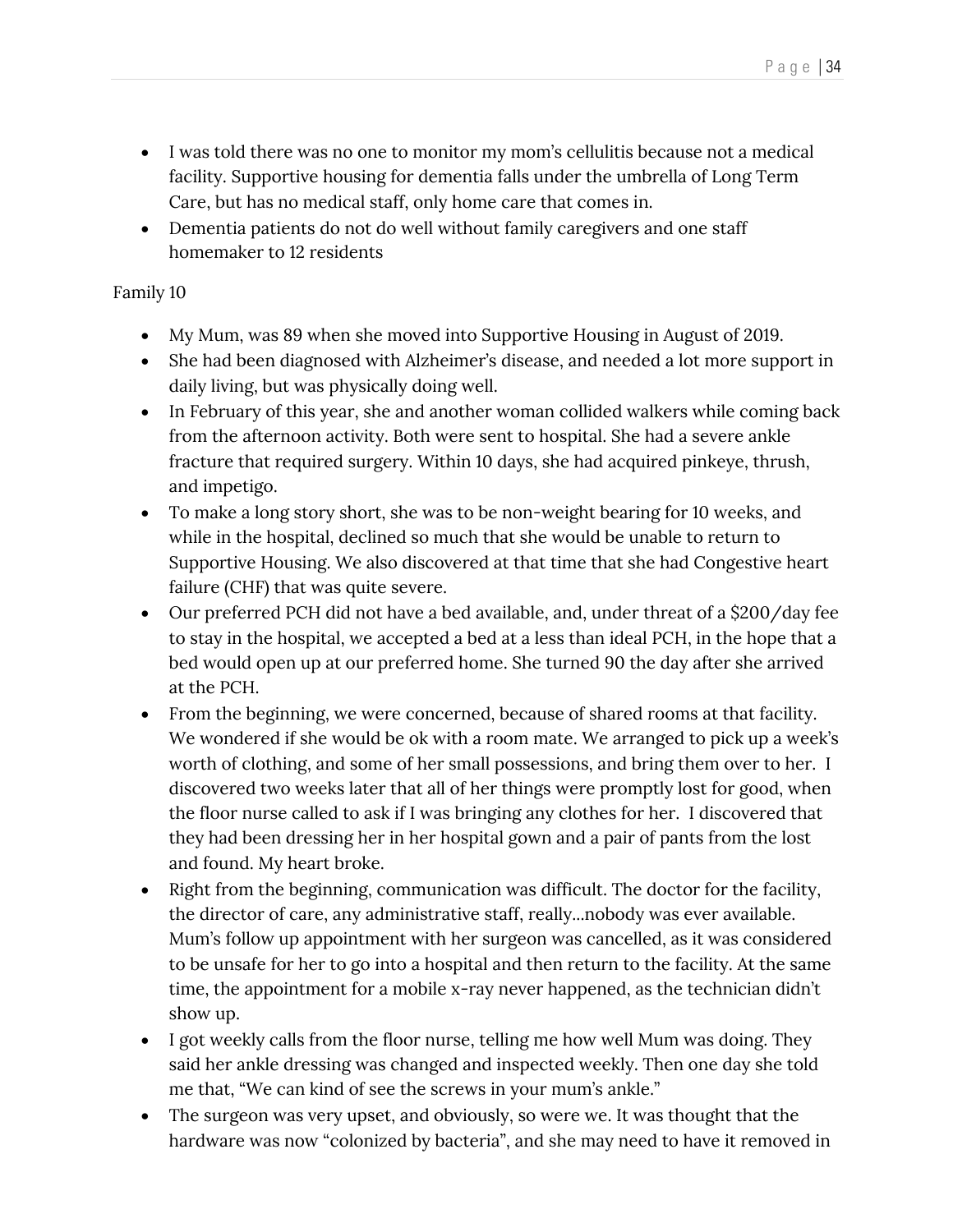order for the wound to close. The words "possible below the knee amputationworst case scenario" were used.

- At this time, I requested an investigation by the Office for the Protection of Persons in Care, and after some time, was told that "some deficiencies in training and procedures have been identified".
- Fast forward to July of 2020, when we receive a frantic call from the floor nurse. Mum has been "found in bed" with a broken hip. Off to Concordia by ambulance, where both the staff doc and the surgical resident agreed that she, despite her other issues, had good bone density, and that it was unlikely in the extreme that she had spontaneously fractured her femur, while turning in bed, for example. All agreed (including me) that the most likely scenario was that she had fallen out of bed, and someone had put her back in without reassessing her. She required surgery to repair the hip.
- I requested another investigation, and this time received very little in the way of communication or feedback from the WRHA.
- Finally, Mum was able to get a bed at our preferred home, and we moved her back there with lightning speed. However, after all that she had been through, she was never the same. Trauma and isolation had accelerated her cognitive and physical decline, and she died September 24th.

## Family 11

- For the first several months, it was (the son's) strong impression that his father was being overly medicated. He was put on many medications including anti-psychotic medications to the extent that he was almost always somnolent and only partly responsive. During this period, he had five falls in only two months. The falls were never reported to the son by staff, only by other residents or made evident by bruises etc.
- Thanks to the presence of a new Director of Care for three weeks during September of 2019. Dad's medications were substantially reduced and he became much more alert and responsive, and consequently he was no longer having falls. However, since the departure of that director, dad's condition has once again deteriorated.

## Family 12

• I learned that the doctor who was looking after my father, also provided care (if you could call it that!) at two other Winnipeg personal care homes. I wasn't impressed with the care my father was receiving and wondered how she could manage looking after so many seniors in three different care homes.

Family 13 (an Ontario resident with a father in Manitoba)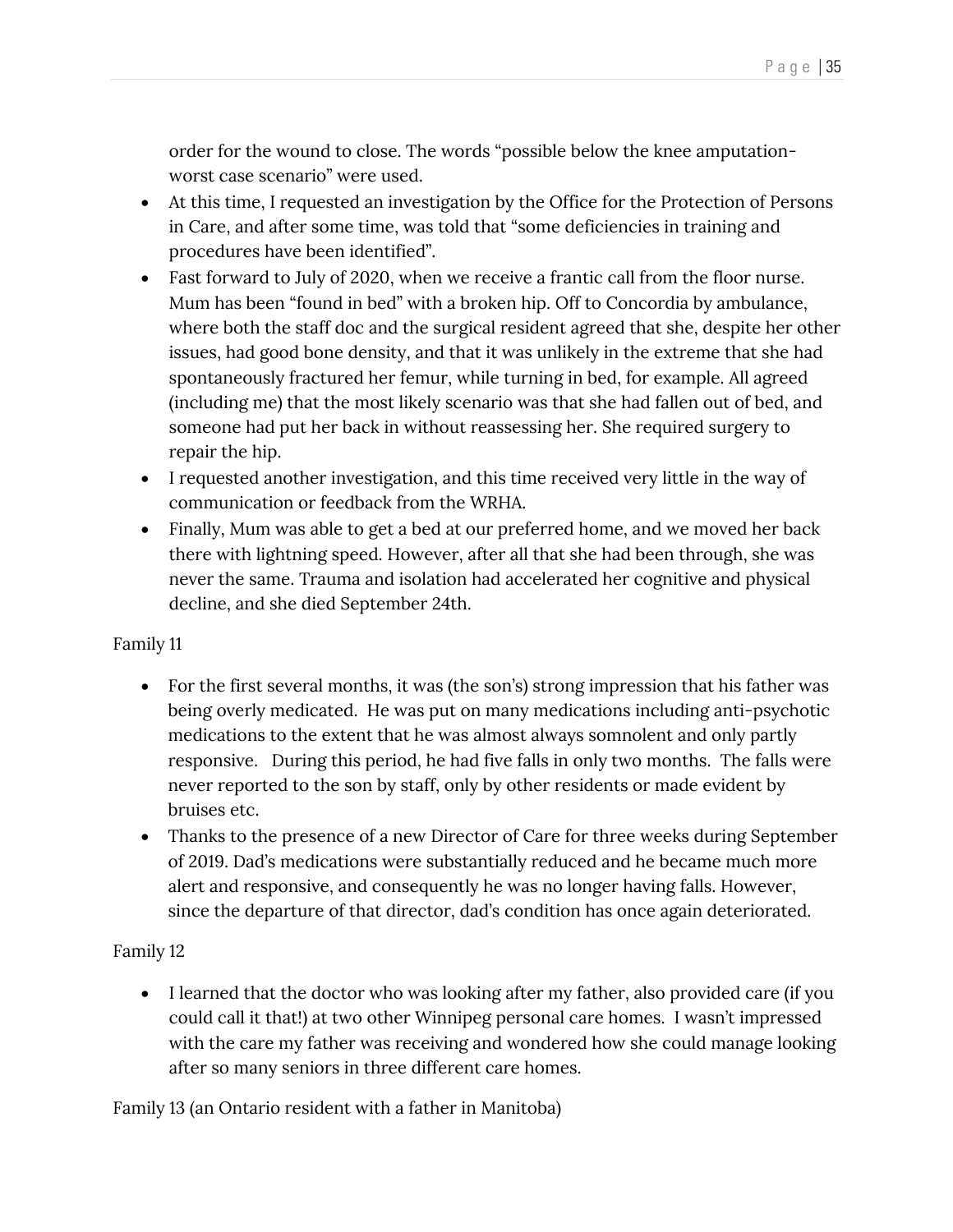• My father, aged 99 years, went into long term care at the end of May, in the midst of this pandemic. He was forced to do it without family support and has been in a state of confusion ever since. The list of complaints I have is long and involved. I have been given misleading information, I have been lied to on several occasions that I am aware of, and I have been denied access. I am afraid to say too much or to identify my father or the home lest there be recriminations. I am already labelled negatively as I question things and have demanded to be given a copy of the medications list and the plan of care, even though they would assure you that family has full access to this information.

## Family 14

- Like many other Manitobans we are extremely concerned about the warehousing of seniors in long term care homes.
- The bottom line for us is: none of these homes should be run for profit. The Provincial Government needs to act immediately to integrate these homes into the overall health care system. They are, after all, essentially hospitals as well as residents' homes.
- Although we agree with the National recommendations, they are too focussed on the conditions during Covid-19, and not on the fact that Covid 19 has just exposed serious issues which have been present in long term care for many, many years.

## Resident 1

- 1) Requested, "In order to improve my health and well-being the following is a list of necessities that would help me achieve that goal:
	- a. Reasonable access to exercise and proper diet to stay healthy
	- b. Reasonable access to computer, phone etc. to enable productivity
	- c. Access to adequate health care and better physiotherapy
- 2) In about May 2017 I contacted Dr. Jon Gerard, MLA about my situation. On my behalf he wrote to the Minister of Health Seniors and Active Living. After his intervention the situation was looked into by the facility management; however, to date nothing has been done to improve my situation.
- 3) I believe that the home failed to reasonably accommodate my special needs which are based on my disabilities (paralysis and weight) without bona fide and reasonable cause, in the provision of service, contrary to Sections 9(1)(a) & 13 of The Human Rights Code. I further believe that I have been impacted by the Respondent's contravention of The Human Rights Code and will be requesting all appropriate remedies under section 43(2) of The Human Rights Code.

Resident 2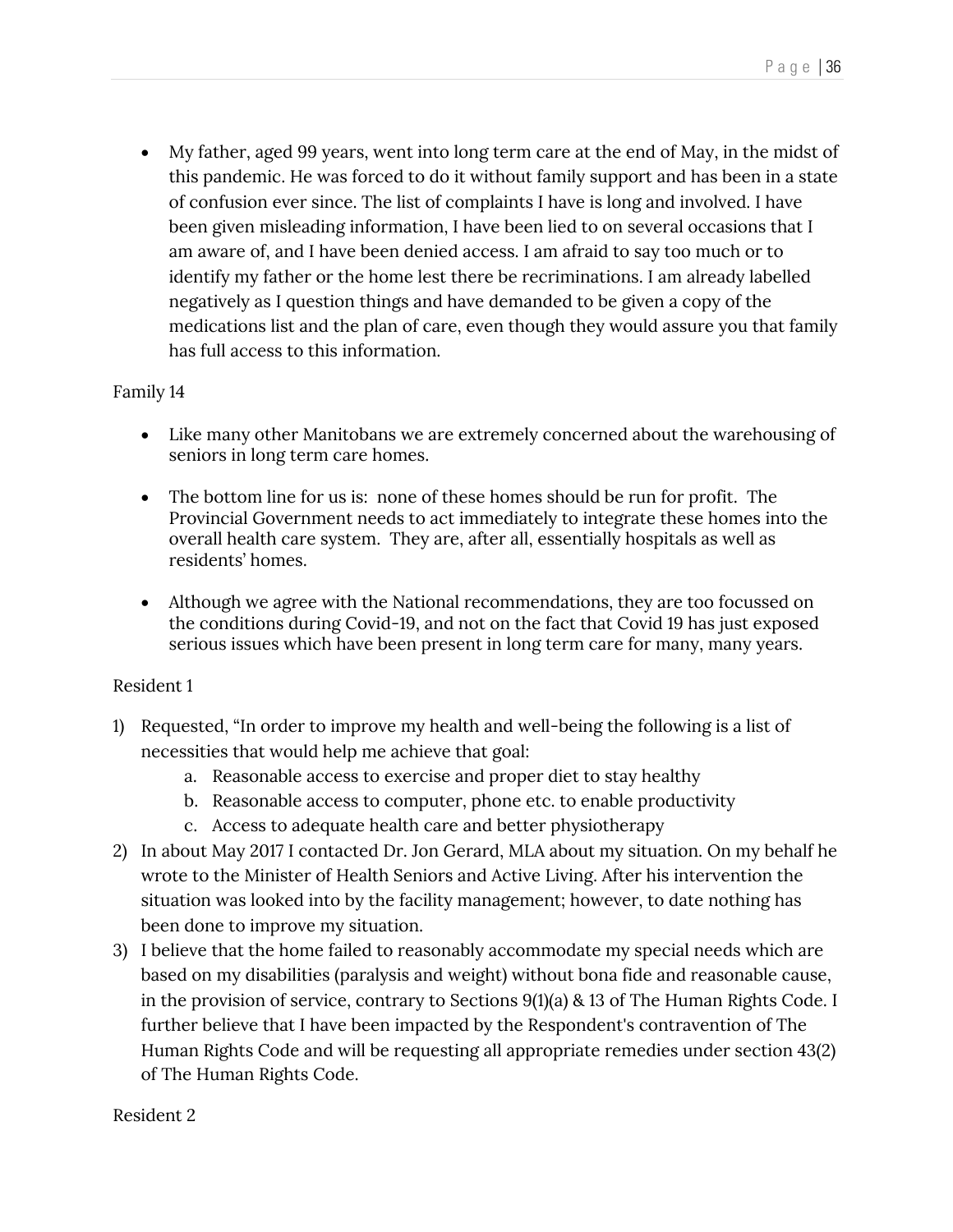- In 2010 I had a stroke which left me paralyzed on my left side. Since that time, I have gained weight and currently have a large body. If I had a proper lift, I would most likely would be able to get out of bed. I wish I could return to work one day. As a truck driver.
- Following my stroke, I received care at the Selkirk Mental Health Centre in their Acquired Brain Injury Program. I received physiotherapy and was able to reduce my weight. While I was there using a Sarah Lift and a turn disc, I was able to get out of my wheelchair and use the toilet.
- I am now a resident of Revera Long Term Care Inc. o/a Charleswood Personal Care Home. My weight has increased. I was never considered for bariatric surgery. I am not receiving the level of activity needed for me to continue to reduce my weight.
- As a person with a disability, I believe I should have a certain level of accommodation which would allow me to function with my disability. I should have a bed and a wheelchair which are consistent with my size, and I should have the ability to be transferred from my bed to my wheelchair. I do have a bed which is functional for me. I do not have a wheelchair.

# Family of Resident 2

Email dated Oct 20,2020; Please accept my apologies for the delay in reporting a couple incidents to you – things have been extremely hectic lately.

- 1) Your father had:
	- a) September 04/20 –Witnessed fall at 10:30am. A companion saw Mr. Resident 2 Sr sit on the floor in his room. The Resident Care Manager was advised and came and assessed Mr. Resident 2 Sr. Dr. Oliver was notified about the incident. Mr. Resident 2 Sr was monitored for adverse effects for 24 hours.
	- b) September 18/20 Witnessed fall at 7:40pm. Mr. Resident 2's vitals are stable. No injuries noted. Being monitored for 24 hours. September 19/20 – Staff witnessed another resident push Mr. Resident 2 Sr which resulted in the fall noted above. PPCO was notified and a report filed. Mr. Resident 2 Sr. Has no injuries and is doing fine.
	- c) September 29/20 Witnessed fall. Mr. Resident 2's vitals are stable. No injuries noted. Being monitored for 24 hours.
	- d) October 12/20 Witnessed fall. Mr. Resident 2 Sr was walking on the unit, was redirected to his room, his feet got tangled up and he fell. He has two small skin tears – right elbow and right hand. Was wearing his hip protectors. No other injuries. Monitored. Vitals good.
	- e) October 16/20 Witnessed fall. Mr. Resident 2 Sr laying on floor. Did not hit his head. Had his hip protectors on. On small skin tear on his left arm. No other injuries. Vitals good. Monitored. I understand that Mr. Resident 2 Sr remains in good spirits and is watched for ongoing fall risks.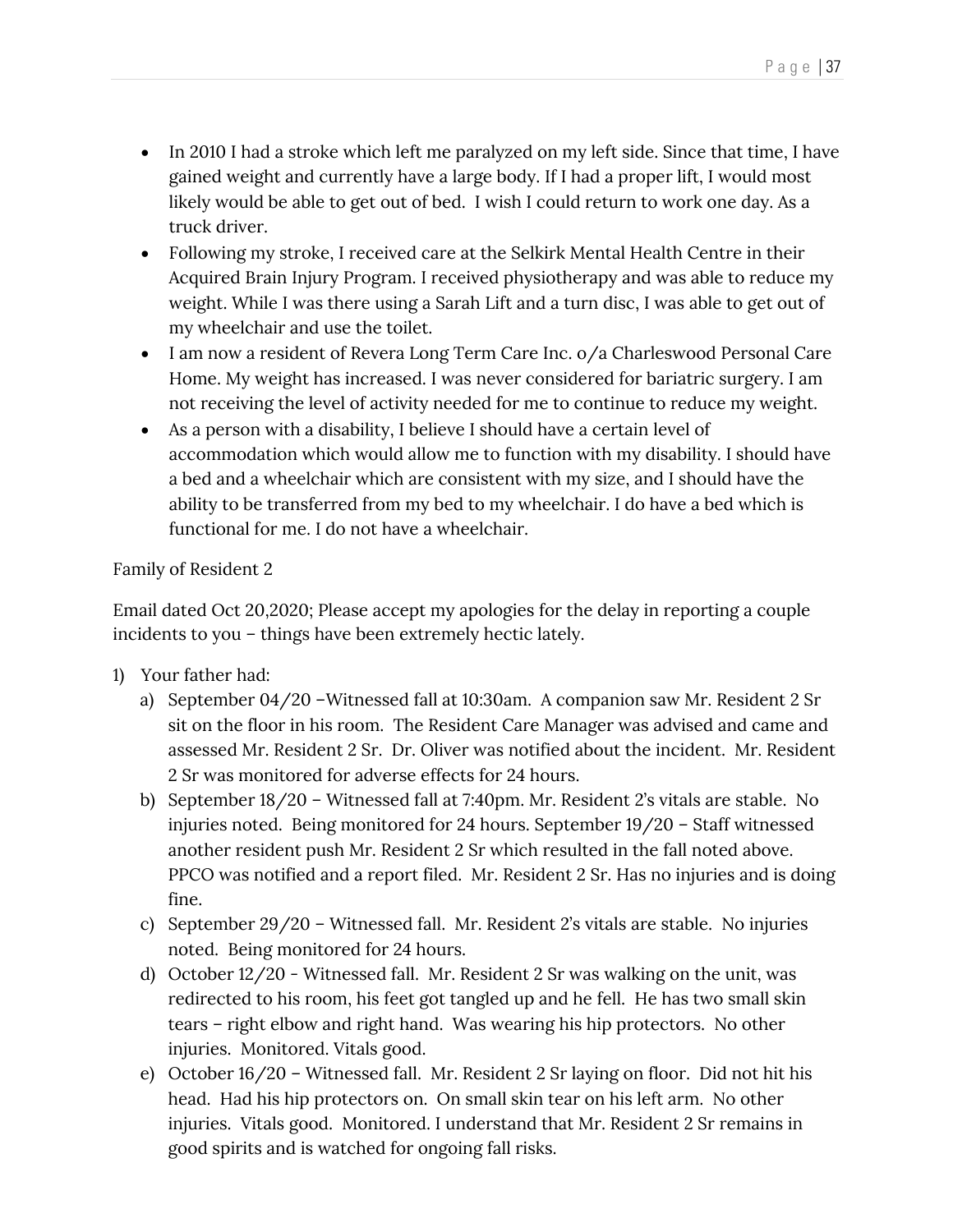These are 5 "reported falls" in a six-week period. Not responsibility was accepted or offered by the staff or management. If this happened anywhere else, there would be charges of negligence or endangerment brought forward.